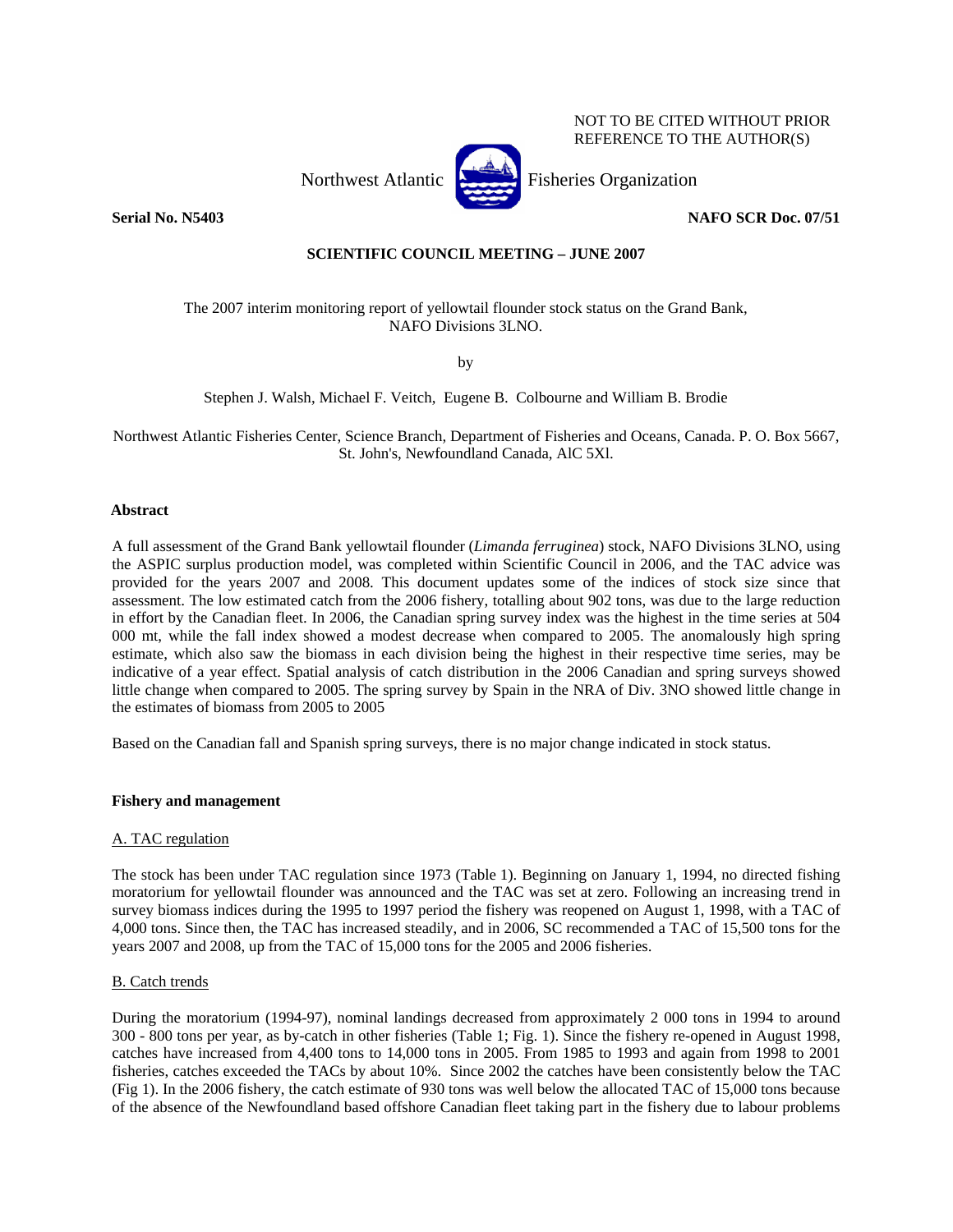within the industry. In 2006, Canada caught 177 tons, the lowest reported catch since the moratorium, and the rest was of the catch taken in the NRA of Div. 3NO.

Table 2 shows a breakdown of the Canadian catches by year, division and gear. With the exception of the 1991- 1993 period, when Canadian vessels pursued a mixed fishery for plaice and yellowtail flounder in Div 3O, the majority of catches have been taken in Div. 3N. The most important gear used is the otter trawl. In 2006 the Canadian otter trawl catch was 176 tons by otter trawl, and 1 ton was taken by gillnet in Div. 3L.

### **C. Canadian stratified-random research survey data**

### *Abundance and biomass trends*

# Canadian Surveys in Div. 3LNO

Table 3 and 4 compares indices of biomass of yellowtail flounder from the Canadian spring and fall Campelen trawl surveys in Div. 3LNO and Figures 2 and 3 show the graphical breakdown by division and for the combined 3LNO estimates. Detailed descriptions of the surveys and trends are contained in Walsh et al. (2006). In Div 3LNO, the survey indices show similar trends in biomass in both series, and with the exception of 1996, 1999 and 2006 surveys, the fall estimates have generally been higher than the spring series since 1992. The fall 3LNO surveys indicated that the upward trend in stock size started in 1993 while the spring surveys showed the trend starting in 1995 (Figs. 2 and 3).

From 1996-2004 the 3LNO spring survey index has shown an annual variation in stock size and since has shown an increasing trend up to 2006 when the highest stock size biomass of 504 000 t was recorded. Although the 2006 coverage in Div 3N and 3O was lower than the expected coverage (only 28% and 41%, respectively) due to mechanical problems with the survey vessel, *CCG Wilfred Templeman*, the overall biomass still showed an increase of 30% since 2005. In addition, in each division the biomass estimate was the highest in their respective time series. Noteworthy is that in Div 3L the 2006 biomass estimate of 85 7000 t was a 97% increase over the 2005 estimate. Average weights per tow for the 1984-2006 period are shown in Table 5 and also showed large increases from 2005 to 2006 (Table 5). With the exception of Div 3N, the confidence intervals around Div 3L, 3O and the combined 3LNO biomass estimates are the largest in their respective time series; they are the second largest intervals for Div 3N ( Fig 2).

In the fall surveys the overall biomass trend has shown an increase for the time period 1992-2001, the highest estimate in the time series, followed by a decrease in 2002 ( Table 4; Fig 3). Since 2004 the stock has shown a slight decreasing trend with the 2006 estimate of 305 500 t being 11% lower than the 2005 estimate (Fig 3). A similar trend was also seen in the average weights per tow (Table 5). Most of this decrease in the 2006 biomass was seen in the lower estimates for both Div 3N and 3O. Only Div 3L showed an increase in stock size from 2005 to 2006 (Fig. 3).

### Timing of the 2006 Canadian surveys.

*Spring*: With the exception of Div 3L, the start dates for the survey of Div 3N and 3O were almost 1 month later that in 2005 because of mechanical problems with survey vessel, *CCG Wilfred Templeman* (Table 6). Survey coverage in Div. 3L on the Grand Bank was completed as expected, however only minimal coverage in Div. 3N and 3O was possible with some sets being made only in the shallowest strata (Table 6). The *W. Templeman's* sister ship, *CCG Alfred Needler*, was used in conducting 47 out of the 52 sets in Div. 3NO.

*Fall*: Although some survey vessel mechanical problems were encountered the survey started on time, survey coverage of the yellowtail flounder habitat areas were completed and comparable to other years (see Brodie and Stansbury 2007).

### Spanish Surveys in the NRA of Div 3NO ( SCR Doc 07/36*).*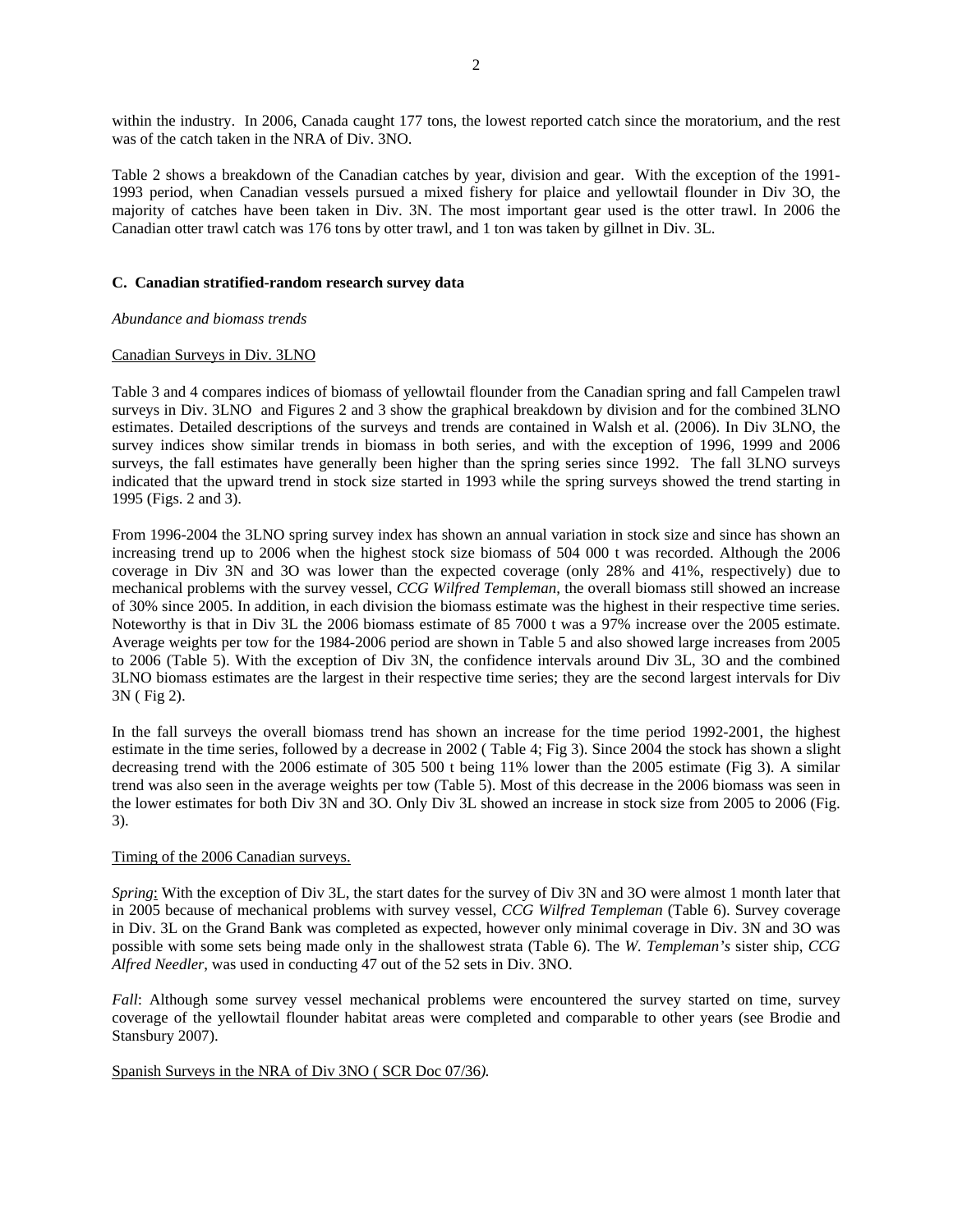In the spring surveys in the NRA both the average weight per tow and the biomass showed an increase from 2005 to 2006. Figure 4 shows a comparison between the catch rates for the Canadian and Spanish surveys for the time period 1995-2006. There is general agreement in the trends in the stock but a noticeable difference in catch rates. Since the adoption of the Campelen survey trawl in 2002 the Spanish catch rates have been 3- 5 times higher than that seen in the Canadian surveys. This difference may be due to density dependent catchability. The overall biomass increased by 2% from 2005 to 2006.

### *Stock distribution*

Analysis of the 2006 Canadian spring and fall surveys showed the stock was widely distributed in all three divisions (Figs. 5 & 6). The spring survey coverage of Div 3NO was minimal, however, the fall survey coverage of strata less than 100 m was comparable to other years. Similar to all survey years, the majority of the stock was concentrated in Div. 3N in and around the area of the Southeast Shoal. In both 2006 surveys we see that the distribution of yellowtail flounder covers Div 3L in larger numbers than seen in 1990s. This trend has been particularly evident in the recent 2003-2005 surveys (Walsh et al. 2006; Colbourne and Walsh 2006).

In all survey years, almost 100% of the stock occupies depths less than 100 m. Similar to the 2005 spring survey the incidence of catches of yellowtail flounder in Div. 3L taken in the depth strata ranging from 93-183 m was higher than that seen in any year of the time series. Thirty-nine tows had catches of yellowtail flounder ranging from <10 kg to 70 kg, of which 20 tows were <10 kg (Table 3). The largest catch was found adjacent to a shallow stratum (<93 m) (see Figs 5 and 6 for spatial pattern). Bottom temperatures in this area of Div. 3L are within the  $1^0$  C contour as seen in Figures 5  $\&$  6. In the 2006 fall survey there was only one catch deeper than 93 m (Fig 5). Walsh et al. (2006) reported that catches were also taken regularly in the spring surveys of Div 3O. These catches were in strata with a depth range of 93 to 183 m and located along the southwest slope of the bank. However, in 2006 there were no survey sets in this area. In the 2006 fall survey there were no catches of yellowtail flounder taken in the deep waters sets of Div 30 (Fig. 5 & 6). These small catches in water depths greater than 91 m contribute little to the overall abundance and biomass estimates for the 3LNO stock, and appear to be more prevalent during the spring surveys than during the fall surveys. This reduction in the frequency of small catches in deep water from spring to fall could indicate either seasonal movements, but there is no annual pattern to the data, or it could indicate fringe areas of the stock.

The changes in spatial pattern of the stock were further investigated by calculating the proportion of biomass north of  $45<sup>0</sup>$  N for the entire Canadian survey time series. There is a definite seasonal pattern in recent years in the proportion of biomass north of  $45^{\circ}$  N, i.e. north of the Southeast Shoal (Fig. 7). With the exception of 2002 and 2004 fall surveys, a higher proportion of yellowtail flounder was found in the north during the spring surveys when compared with the fall surveys for the 1996-2006 period. In 2006, the proportion of fish north of  $45^{\circ}$ N was lower in the spring and higher in the fall when compared to the 2005 surveys. Poor coverage in the 2006 spring survey of Div. 3NO would affect this spatial analysis.

#### **D. Conclusions**

The 2006 Canadian fall survey of Div. 3LNO and the Spanish spring survey in the NRA of Div. 3O showed no major differences in biomass trends and stock distribution patterns since the 2005 surveys on which the last full assessment of stock status was conducted by Scientific Council (NAFO 2006; Walsh et al. 2006). Noteworthy is that, although the survey spatial coverage in the 2006 Canadian spring survey of Divisions 3NO was limited, started late and covered only shallow water strata (yellowtail flounder habitat) the catch rate and subsequent biomass estimates were the highest in the time series for all 3 divisions singularly and combined. The lateness of the surveys (almost one month in Div 3NO) and limited coverage in Div. 3NO may have contributed to these large biomass estimates seen in each division. Both the 2006 Canadian fall survey and Spanish spring surveys, with regular spatial coverage, showed a comparable trend with their respective recent estimates with no large increases seen. This anomalous Canadian spring estimate for 2006 may be indicative of a "year effect" and should be investigated further.

There is no requirement to revise the advice given by Scientific Council in 2006, which was for a TAC of 15 500 tons in 2007 and 2008 fisheries for yellowtail flounder on the Grand Bank.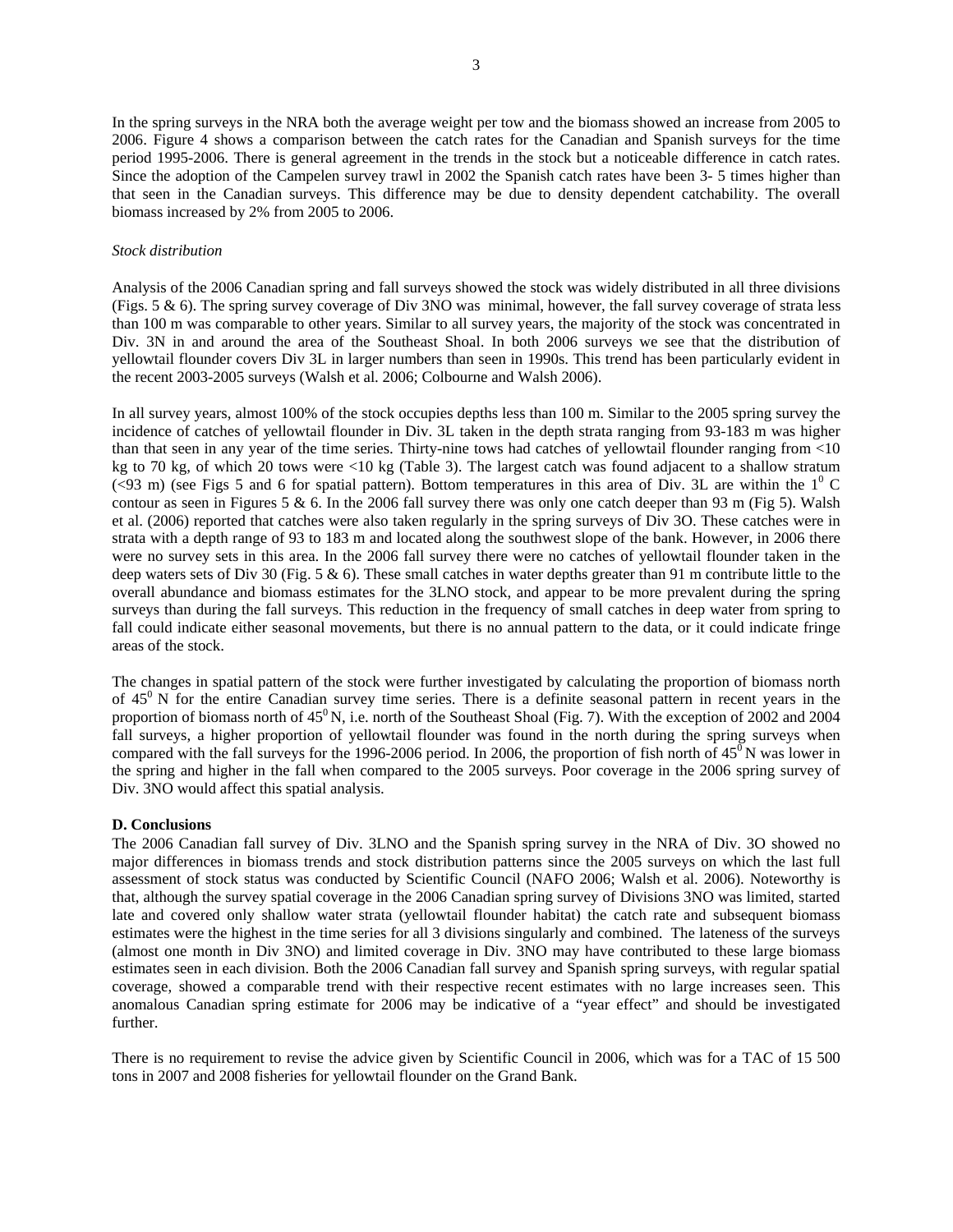# **E. References**

Brodie, W. and D. Stansbury. 2007. A brief description of Canadian multispecies surveys in SA2+ Divisions 3KLMO from 1995-2006. NAFO SCR Doc. 07/18:24p

Colbourne, E. B. and S. J. Walsh, 2006. The distribution and abundance of yellowtail flounder (*Limanda ferruginea*) in relation to bottom temperatures in NAFO Divisions 3LNO based on multi-species surveys from 1990-2005. NAFO SCR Doc. 06/23:16p

SCR Doc. 07/36. González-Troncoso, D., F. González and X. Paz. 2007 Atlantic cod and Yellowtail flounder indices from the Spanish Survey conducted in Divisions 3NO of the NAFO Regulatory Area NAFO SCR Doc. 07/36: 27p

NAFO 2006. Yellowtail flounder (*Limanda ferruginea*) in Divisions, 3L, 3N and 3O. NAFO SC 1-5 June 2006 Summary Sheet. *In* NAFO Scientific Council Reports 2005.

Walsh, S. J. M. F. Veitch, W. B. Brodie and E. Colbourne 2006. Distribution and abundance of yellowtail flounder (*Limanda ferruginea*) on the Grand Bank, NAFO Divisions 3LNO, from Canadian bottom trawl survey estimates from 1984-2006. NAFO SCR Doc. 06/41:50

Walsh, S.J. W. B. Brodie and M. J. Morgan 2006 . The 2006 assessment of the Grand Bank yellowtail flounder stock, NAFO Divisions 3LNO NAFO SCR Doc. 06/48: 31p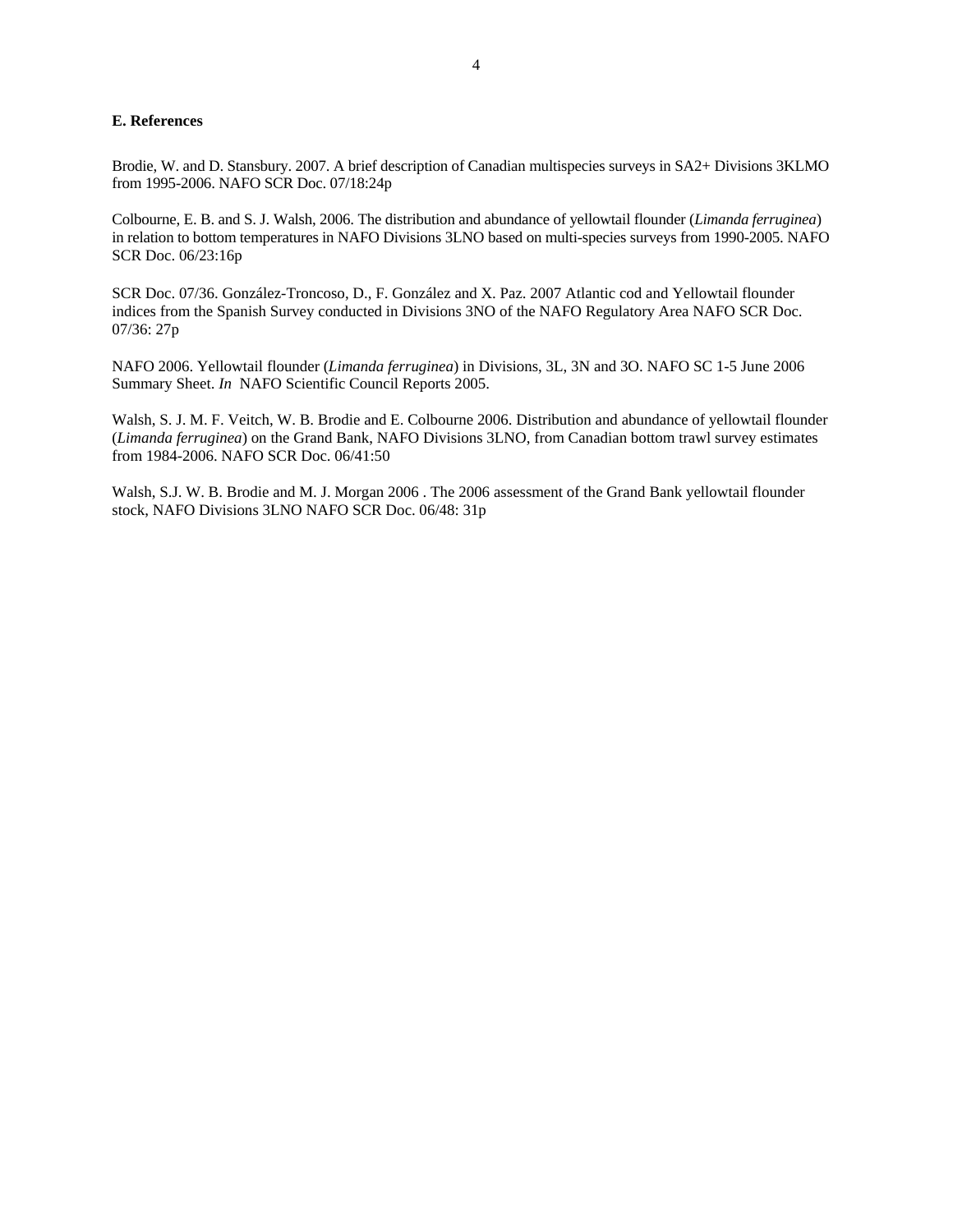| Year                | Canada   |     | France USSR/Rus. | S.Korea <sup>a</sup> | b<br>Other           | Total     | <b>TAC</b>         |
|---------------------|----------|-----|------------------|----------------------|----------------------|-----------|--------------------|
|                     |          |     |                  |                      |                      |           |                    |
|                     |          |     |                  |                      |                      |           |                    |
| 1960                | 7<br>100 |     |                  |                      |                      | 7         |                    |
| 1961<br>1962        | 67       |     |                  |                      |                      | 100<br>67 |                    |
| 1963                | 138      |     | 380              |                      |                      | 518       |                    |
| 1964                | 126      |     | 21               |                      |                      | 147       |                    |
| 1965                | 3,075    |     | 55               |                      |                      | 3,130     |                    |
| 1966                | 4,185    |     | 2,834            |                      | 7                    | 7,026     |                    |
| 1967                | 2,122    |     | 6,736            |                      | 20                   | 8,878     |                    |
| 1968                | 4,180    | 14  | 9,146            |                      | $\frac{1}{2}$        | 13,340    |                    |
| 1969                | 10,494   | 1   | 5,207            |                      | 6                    | 15,708    |                    |
| 1970                | 22,814   | 17  | 3,426            |                      | 169                  | 26,426    |                    |
| 1971                | 24,206   | 49  | 13,087           |                      |                      | 37,342    |                    |
| 1972                | 26,939   | 358 | 11,929           |                      | 33                   | 39,259    |                    |
| 1973                | 28,492   | 368 | 3,545            |                      | 410                  | 32,815    | 50,000             |
| 1974                | 17,053   | 60  | 6,952            |                      | 248                  | 24,313    | 40,000             |
| 1975                | 18,458   | 15  | 4,076            |                      | 345                  | 22,894    | 35,000             |
| 1976                | 7,910    | 31  | 57               |                      | 59                   | 8,057     | 9,000              |
| 1977                | 11,295   | 245 | 97               |                      | 1                    | 11,638    | 12,000             |
| 1978                | 15,091   | 375 |                  |                      | $\blacksquare$       | 15,466    | 15,000             |
| 1979                | 18,116   | 202 |                  |                      | 33                   | 18,351    | 18,000             |
| 1980                | 12,011   | 366 |                  |                      | $\frac{1}{2}$        | 12,377    | 18,000             |
| 1981                | 14,122   | 558 |                  |                      |                      | 14,680    | 21,000             |
| 1982                | 11,479   | 110 |                  | 1,073                | 657                  | 13,319    | 23,000             |
| 1983                | 9,085    | 165 |                  | 1,223                |                      | 10,473    | 19,000             |
| 1984                | 12,437   | 89  |                  | 2,373                | $\mathbf b$<br>1,836 | 16,735    | 17,000             |
| 1985                | 13,440   |     |                  | 4,278                | 11,245               | 28,963    | 15,000             |
| 1986                | 14,168   | 77  |                  | 2,049                | 13,882 b             | 30,176    | 15,000             |
| 1987                | 13,420   | 51  |                  | 125                  | 2,718                | 16,314    | 15,000             |
| 1988                | 10,607   |     |                  | 1,383                | 4,166 $b$            | 16,158    | 15,000             |
| 1989                | 5,009    | 139 |                  | 3,508                | 1,551                | 10,207    | 5,000              |
| 1990                | 4,966    |     |                  | 5,903                | 3,117                | 13,986    | 5,000              |
| 1991                | 6,589    |     |                  | 4,156                | 5,458                | 16,203    | 7,000              |
| 1992                | 6,814    |     |                  | 3,825                | 123                  | 10,762    | 7,000              |
| 1993                | 6,747    |     |                  |                      | 6,868                | 13,615    | 7,000              |
| 1994                |          |     |                  |                      | 2,069                | 2,069     | 7,000 <sup>d</sup> |
| 1995                | 2        |     |                  |                      | 65                   | 67        | d<br>0             |
| 1996                |          |     |                  |                      | 232                  | 232       | d<br>0             |
| 1997                | 1        |     |                  |                      | 657                  | 658       | $\alpha$<br>0      |
| 1998                | 3,739    |     |                  |                      | 647                  | 4,386     | 4,000              |
| 1999                | 5,746    |     | 96               |                      | 1,052 $b$            | 6,894     | 6,000              |
| $2000$ $\degree$    | 9,463    |     | 212              |                      | 1,486                | 11,161    | 10,000             |
| 2001 °              | 12,238   |     | 148              |                      | 1,759                | 14,145    | 13,000             |
| 2002 °              | 9,959    |     | 103              |                      | 636                  | 10,698    | 13,000             |
| $2003$ <sup>c</sup> | 12,708   |     | 184              |                      | 914 $e$              | 13,806    | 14,500             |
|                     |          |     | 158              |                      |                      | 13,354    |                    |
| 2004                | 12,575   |     |                  |                      | 621                  |           | 14,500             |
| 2005                | 13,140   | 299 | 8                |                      | 486                  | 13,933    | 15,000             |
| 2006                | 177      |     | 1                |                      | 752                  | 930       | 15,000             |
| 2007                |          |     |                  |                      |                      |           | 15,500             |

Table 1. Nominal catches by country and TACs (tons) of yellowtail in NAFO Divisions 3LNO.

<sup>a</sup> South Korean catches ceased after 1992

**b** includes catches estimated from Canadian surveillance reports

 $c$  provisional

<sup>d</sup> no directed fishery permitted

<sup>e</sup> Includes catches averaged from a range of estimates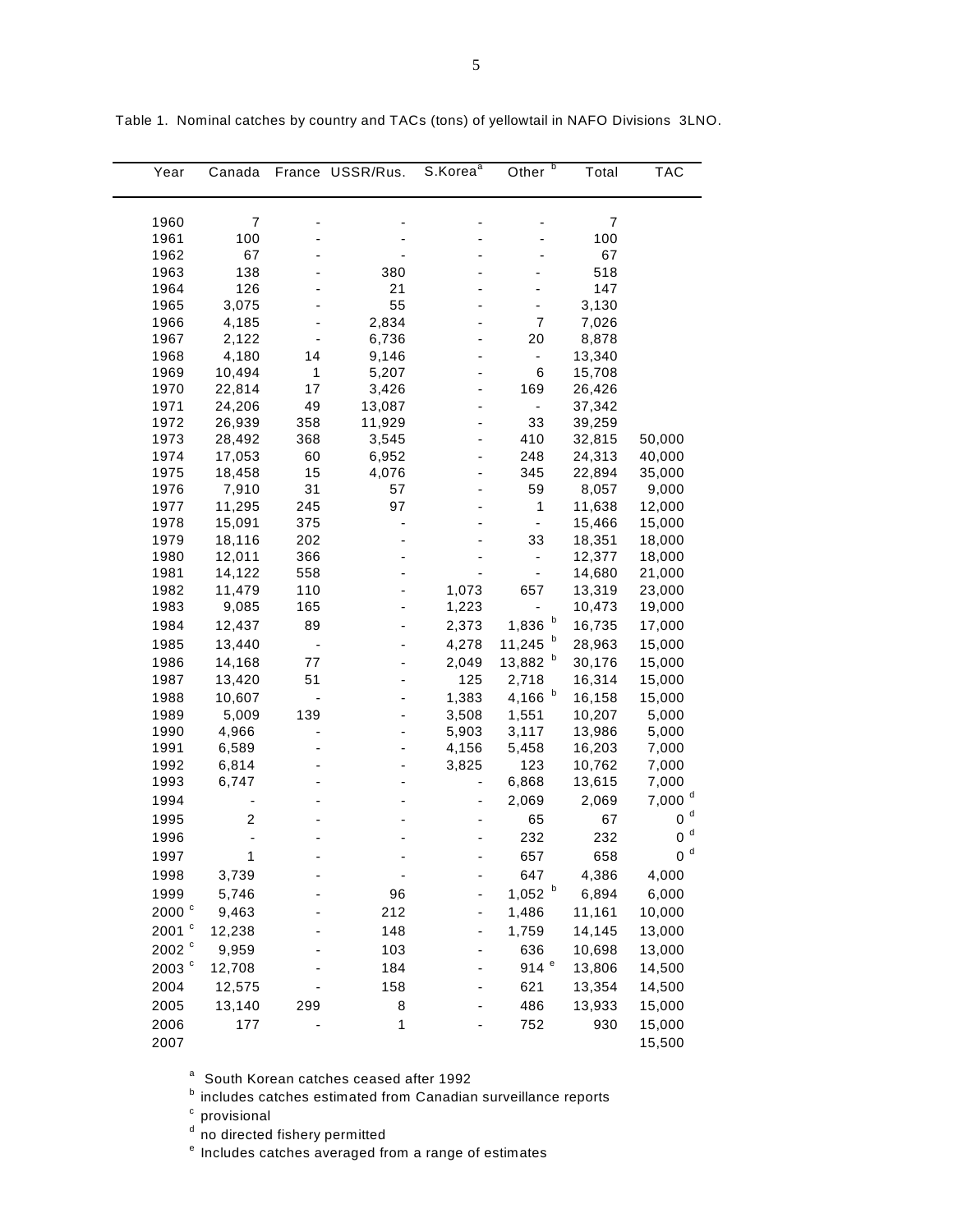|             |       | <b>OTTER TRAWL</b> |                 |        |                    |
|-------------|-------|--------------------|-----------------|--------|--------------------|
| <b>YEAR</b> | 3L    | 3N                 | $\overline{30}$ | 3LNO   | <b>OTHER GEARS</b> |
| 1973        | 4,188 | 21,470             | 2,827           | 28,475 | 17                 |
| 1974        | 1,107 | 14,757             | 1,119           | 16,983 | 70                 |
| 1975        | 2,315 | 13,289             | 2,852           | 18,456 | 2                  |
| 1976        | 448   | 4,978              | 2,478           | 7,904  | 6                  |
| 1977        | 2,546 | 7,166              | 1,583           | 11,295 | 0                  |
| 1978        | 2,537 | 10,705             | 1,793           | 15,035 | 56                 |
| 1979        | 2,575 | 14,359             | 1,100           | 18,034 | 82                 |
| 1980        | 1,892 | 9,501              | 578             | 11,971 | 40                 |
| 1981        | 2,345 | 11,245             | 515             | 14,105 | 17                 |
| 1982        | 2,305 | 7,554              | 1,607           | 11,466 | 13                 |
| 1983        | 2,552 | 5,737              | 770             | 9,059  | 26                 |
| 1984        | 5,264 | 6,847              | 318             | 12,429 | 8                  |
| 1985        | 3,404 | 9,098              | 829             | 13,331 | 9                  |
| 1986        | 2,933 | 10,196             | 1,004           | 14,133 | 35                 |
| 1987        | 1,584 | 10,248             | 1,529           | 13,361 | 59                 |
| 1988        | 1,813 | 7,146              | 1,475           | 10,434 | 173                |
| 1989        | 844   | 2,407              | 1,506           | 4,757  | 252                |
| 1990        | 1,263 | 2,725              | 668             | 4,656  | 310                |
| 1991        | 798   | 2,943              | 2,284           | 6,025  | 564                |
| 1992        | 95    | 1,266              | 4,633           | 5,994  | 820                |
| 1993        |       | 2,062              | 3,903           | 5,965  | 782                |
| 1994        |       |                    |                 |        | 0                  |
| 1995        |       |                    |                 |        | $\overline{c}$     |
| 1996        |       |                    |                 |        | 0                  |
| 1997        |       | 1                  |                 | 1      | 0                  |
| 1998        |       | 2,968              | 742             | 3,710  | 29                 |
| 1999        |       | 5,636              | 107             | 5,743  | 3                  |
| 2000        | 1,409 | 7,733              | 278             | 9,420  | 43                 |
| 2001        | 183   | 8,709              | 3,216           | 12,108 | 130                |
| 2002        | 22    | 7,707              | 2,035           | 9,764  | 195                |
| 2003        | 28    | 8,186              | 4,482           | 12,696 | 1                  |
| 2004        | 2,760 | 7,205              | 2,609           | 12,574 | 3                  |
| 2005        | 284   | 10,572             | 2,283           | 13,139 | 1                  |
| 2006        |       | 176                |                 | 176    | 1                  |

Table 2. Canadian catches of yellowtail flounder by division, from 1973 to 2006. Data from 2003-06 are from preliminary Canadian ZIF statistics and maybe slightly different from STATLANT data.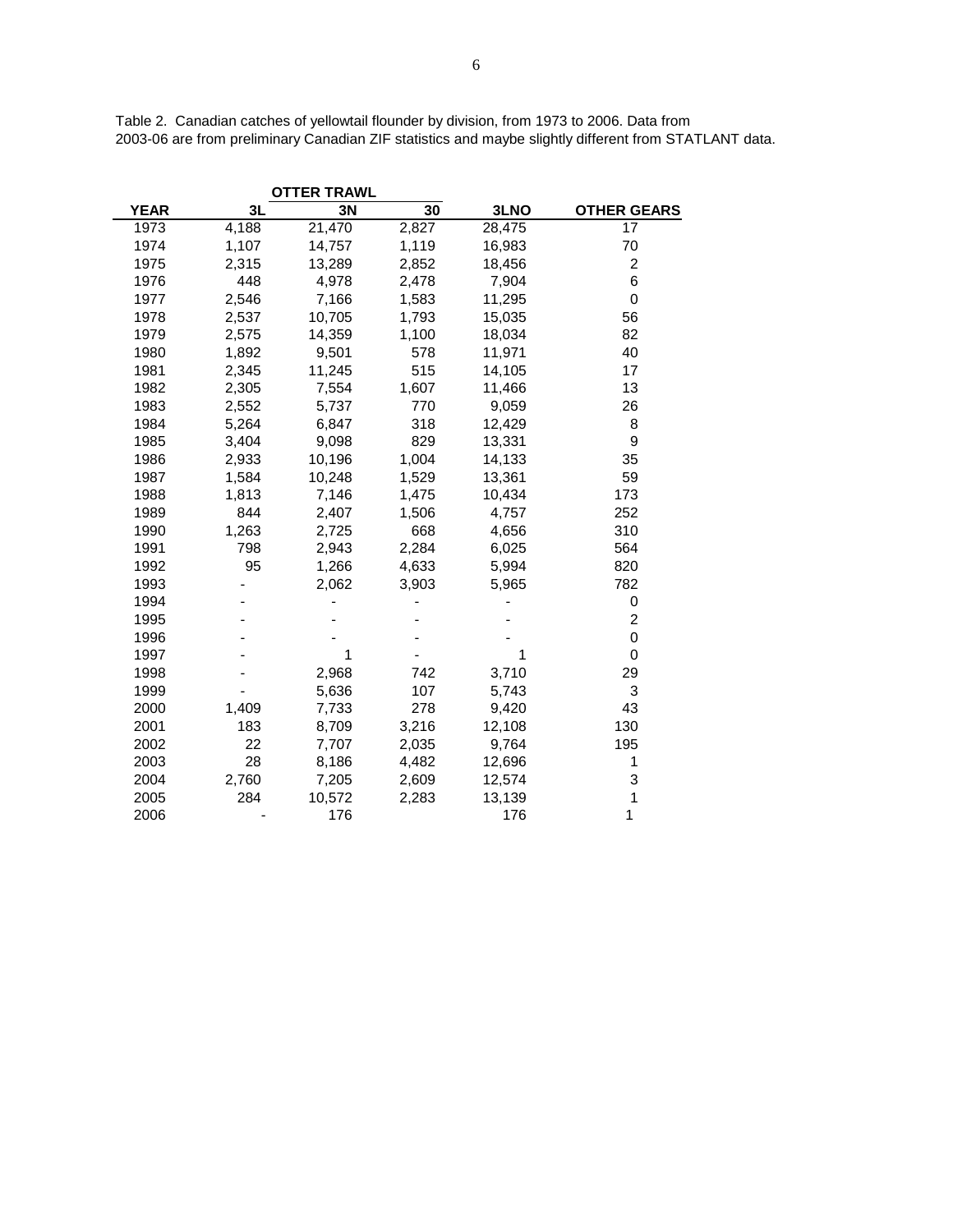|              | Table 3. Biomass estimates ('000t) of Yellowtail Flounder by stratum, Div 3LN0 - Spring |                    |                             |                     |            |                             |             |                             |               |                    |                             |            |                      |                    |
|--------------|-----------------------------------------------------------------------------------------|--------------------|-----------------------------|---------------------|------------|-----------------------------|-------------|-----------------------------|---------------|--------------------|-----------------------------|------------|----------------------|--------------------|
|              |                                                                                         |                    |                             | 1985                | 1986       |                             |             |                             |               |                    |                             |            |                      |                    |
| <b>Depth</b> | <b>Stratum</b>                                                                          | No. of             | 1984                        |                     |            | 1987                        | 1988        | 1989                        | 1990          | 1991<br>WT 105-107 | 1992<br>WT 119-122          | 1993       | 1994                 | 1995<br>WT 168-170 |
| Range        |                                                                                         | trawlable          | AN 27,28                    | AN 43<br>WT 28-30   | WT 47,48   | WT 58-60                    | WT 70,71    | WT 82-83                    | WT 94-96      |                    |                             | WT 136-138 | WT 152-154           |                    |
| (m)          | 375                                                                                     | Units<br>219,134.8 | 32.9                        |                     | 39.8       | 22.8                        |             | 4.6                         | 18.5          | 2.6                | 25.9                        | 10.8       | 2.7                  | 13.1               |
| $<=56$       | 376                                                                                     | 206,204.1          | 6.2                         | 17.1<br>13.8        | 13.8       | 16.2                        | 11.1<br>2.6 | 25.1                        | 14.6          | 29.6               | 4.6                         | 1.1        | 0.1                  | 0.6                |
|              | 784                                                                                     | 36,866.4           |                             |                     |            |                             |             |                             |               |                    |                             |            |                      |                    |
| <b>TOTAL</b> |                                                                                         |                    | 39.1                        | 30.9                | 53.6       | 39.0                        | 13.7        | 29.7                        | 33.1          | 32.2               | 30.6                        | 11.9       | 2.8                  | 13.7               |
|              |                                                                                         |                    |                             |                     |            |                             |             |                             |               |                    |                             |            |                      |                    |
| $57-92$      | 330                                                                                     | 287,365.1          | 0.2                         | 1.9                 | 0.7        | 0.2                         | 0.2         | 0.3                         | 0.2           | 1.1                | 0.0                         | 0.0        | 0.0                  | 0.0                |
|              | 331                                                                                     | 62,727.9           | 1.4                         | 1.9                 | 0.2        | 0.8                         | 0.3         | 0.9                         | 0.0           | 0.0                | 0.0                         | 0.1        | 0.2                  | 0.0                |
|              | 338                                                                                     | 261,090.9          | 3.3                         | 2.8                 | 1.4        | 0.5                         | 5.1         | 1.7                         | 1.4           | 1.3                | 2.1                         | 1.4        | 0.7                  | 1.3                |
|              | 340                                                                                     | 236,054.8          | 0.7                         | 1.5                 | 1.8        | 4.3                         | 1.1         | 0.8                         | 2.0           | 0.6                | 0.4                         | 0.4        | 0.0                  | 0.0                |
|              | 350                                                                                     | 284,889.0          | 0.4                         | 1.0                 | 0.6        | 0.2                         | 0.4         | 0.2                         | 0.0           | 0.2                | 0.0                         | 0.0        | 0.0                  | 0.0                |
|              | 351                                                                                     | 346,653.9          | 12.4                        | 13.0                | 11.7       | 6.0                         | 11.2        | 6.9                         | 8.4           | 4.0                | 1.1                         | 0.8        | 0.0                  | 0.1                |
|              | 352                                                                                     | 354,907.6          | 10.0                        | 8.7                 | 10.7       | 15.2                        | 7.5         | 8.0                         | 11.2          | 13.6               | 7.1                         | 33.0       | 8.1                  | 5.5                |
|              | 353                                                                                     | 17.6353.31         | 0.2                         | 7.6                 | 2.8        | 13.4                        | 0.3         | 0.9                         | 1.7           | 2.3                | 0.8                         | 5.3        | 0.2                  | 5.6                |
|              | 360                                                                                     | 411,582.8          | 43.9                        | 19.0                | 4.6        | 3.1                         | 1.0         | 25.1                        | 5.0           | 5.0                | 10.4                        | 3.6        | 1.0                  | 16.3               |
|              | 361                                                                                     | 254,900.7          | 32.3                        | 15.3                | 9.8        | 14.8                        | 17.9        | 11.1                        | 26.8          | 21.0               | 7.5                         | 21.0       | 41.8                 | 27.7               |
|              | 362                                                                                     | 346,653.9          | 30.1                        | 11.1                | 21.2       | 14.0                        | 12.2        | 8.5                         | 10.5          | 8.5                | 1.0                         | 14.2       | 0.5                  | 0.1                |
|              | 363                                                                                     | 244,858.7          | 5.4                         | 3.1                 | 1.7        | 1.6                         | 1.1         | 0.4                         | 0.8           | 0.1                | 0.0                         | 0.0        | 0.0                  | 0.0                |
|              | 371                                                                                     | 154,206.0          | $\sim$                      | 0.1                 | 0.0        | 0.0                         | 0.1         | 0.0                         | 0.0           | 0.0                | 0.0                         | 0.0        | 0.0                  | 0.0                |
|              | 372                                                                                     | 338,400.3          | 15.7                        | 16.3                | 9.7        | 3.8                         | 2.1         | 3.4                         | 1.3           | 0.7                | 0.1                         | 0.1        | 0.0                  | 0.0                |
|              | 373                                                                                     | 346,653.9          | 18.3                        | 9.1                 | 4.8        | 6.2                         | 6.3         | 3.8                         | 0.3           | 2.5                | 0.0                         | 0.0        | 0.3                  | 0.0                |
|              | 374                                                                                     | 128,069.4          | 3.9                         | 2.7                 | 1.1        | 0.6                         | 0.3         | 0.0                         | 0.1           | 0.0                | 0.1                         | 0.0        | 0.0                  | 0.1                |
|              | 383                                                                                     | 92,716.2           | 0.2                         | 0.0                 | 0.0        | 0.0                         | 0.0         | 0.0                         | 0.0           | 0.0                | 0.0                         | 0.0        | 0.0                  | 0.0                |
|              | 384                                                                                     | 154,068.4          | $\mathcal{L}_{\mathcal{A}}$ | 0.6                 | 0.2        | 0.2                         | 0.0         | 0.0                         | 0.0           | 0.0                | 0.0                         | 0.0        | 0.0                  | 0.0                |
|              | 785                                                                                     | 63,965.9           | $\mathcal{L}^{\mathcal{L}}$ |                     |            |                             |             |                             |               |                    |                             |            |                      |                    |
| <b>TOTAL</b> |                                                                                         |                    | 178.3                       | 115.7               | 83.1       | 84.7                        | 67.1        | 72.1                        | 69.8          | 61.0               | 30.7                        | 79.9       | 52.8                 | 56.7               |
| 93-183       | 328                                                                                     | 208,955.3          | 0.0                         | 0.0                 | 0.0        | 0.0                         | 0.0         | 0.0                         | 0.0           | 0.0                | 0.0                         | 0.0        | 0.0                  | 0.0                |
|              | 329                                                                                     | 236,742.6          | 0.0                         | 0.0                 | 0.0        | 0.0                         | 0.0         | 0.0                         | 0.0           | 0.0                | 0.0                         | 0.0        | 0.0                  | 0.0                |
|              | 332                                                                                     | 144,026.5          | 0.0                         | 0.0                 | 1.1        | 0.7                         | 0.0         | 1.7                         | 0.1           | 0.1                | 0.1                         | 0.9        | 0.0                  | 0.1                |
|              | 337                                                                                     | 130,407.9          | 0.0                         | 0.0                 | 0.1        | 0.1                         | 0.1         | 0.2                         | 0.0           | 0.0                | 0.1                         | 0.6        | 0.0                  | 0.0                |
|              | 339                                                                                     | 80,473.2           | 0.1                         | 0.0                 | 0.0        | 0.0                         | 0.0         | 0.0                         | 0.0           | 0.0                | 0.0                         | 0.0        | 0.0                  | 0.0                |
|              | 341                                                                                     | 216,521.2          | 0.0                         | 0.0                 | 0.0        | 0.0                         | 0.0         | 0.0                         | 0.0           | 0.0                | 0.0                         | 0.0        | 0.0                  | 0.0                |
|              | 342                                                                                     | 80,473.2           | 0.0                         | 0.0                 | 0.0        | 0.0                         | 0.0         | 0.0                         | 0.0           | 0.0                | 0.0                         | 0.0        | 0.0                  | 0.0                |
|              | 343                                                                                     | 72,219.6           | $\mathcal{L}^{\mathcal{A}}$ | 0.0                 | 0.0        | 0.0                         | 0.0         | 0.0                         | 0.0           | 0.0                | 0.0                         | 0.0        | 0.0                  | 0.0                |
|              | 348                                                                                     | 291,629.5          | $\mathbf{r}$                | 0.0                 | 0.0        | 0.0                         | 0.0         | 0.0                         | 0.0           | 0.0                | 0.0                         | 0.0        | 0.0                  | 0.0                |
|              | 349                                                                                     | 290,804.1          | 0.0                         | 0.0                 | 0.3        | 0.0                         | 0.0         | 0.0                         | 0.0           | 0.0                | 0.0                         | 0.0        | 0.0                  | 0.0                |
|              | 354                                                                                     | 65,204.0           | 0.0                         | 0.0                 | 0.0        | 0.0                         | 0.0         | 0.0                         | 0.0           | 0.1                | 0.0                         | 0.0        | 0.0                  | 0.0                |
|              | 359                                                                                     | 57,913.2           | 0.0                         | 0.0                 | 0.0        | 0.0                         | 0.0         | 0.0                         | 0.0           | 0.0                | 0.0                         | 0.0        | 0.0                  | 0.0                |
|              | 364                                                                                     | 387,509.6          | 0.3                         | 0.0                 | 0.0        | 0.0                         | 0.0         | 0.0                         | 0.0           | 0.0                | 0.0                         | 0.0        | 0.0                  | 0.0                |
|              | 365                                                                                     | 143,201.1          | $\sim$                      | 0.0                 | 0.0        | 0.0                         | 0.0         | 0.0                         | 0.0           | 0.0                | 0.0                         | 0.0        | 0.0                  | 0.0                |
|              | 370                                                                                     | 181,580.6          |                             | 0.0                 | 0.0        | 0.0                         | 0.0         | 0.0                         | 0.0           | 0.0                | 0.0                         | 0.0        | 0.0                  | 0.0                |
|              | 377                                                                                     | 13,756.1           | 0.0                         | 0.0                 | 0.0        | 0.0                         | 0.0         | 0.0                         | 0.0           | 0.0                | 0.0                         | 0.0        | 0.0                  | 0.0                |
|              | 382                                                                                     | 89,002.0           | 0.0                         | 0.0                 | 0.0        | 0.0                         | 0.0         | 0.0                         | 0.0           | 0.0                | 0.0                         | 0.0        | 0.0                  | 0.0                |
|              | 385                                                                                     | 324,093.9          |                             | 0.0                 | 0.0        | 0.0                         | 0.0         | 0.0                         | 0.0           | 0.0                | 0.0                         | 0.0        | 0.0                  | 0.0                |
|              | 390                                                                                     | 203,728.0          | $\mathcal{L}_{\mathcal{A}}$ | 0.0                 | 0.0        | 0.0                         | 0.0         | 0.0                         | 0.0           | 0.0                | 0.0                         | 0.0        | 0.0                  | 0.0                |
|              | 786                                                                                     | 11,555.1           | $\sim$                      | $\sim$              | $\sim$     | $\sim$                      | $\sim$      | $\sim$                      | $\sim$        | $\sim$             | $\epsilon$                  | $\sim$     | $\sim$               | $\cdot$            |
|              | 787                                                                                     | 84,325.0           | $\epsilon$                  | $\sim$              | $\bullet$  | $\sim$                      | $\cdot$     | $\sim$                      | $\sim$        | $\sim$             | $\bullet$                   | $\cdot$    | $\cdot$              | $\bullet$          |
|              | 794                                                                                     | 29,713.2           | $\mathbf{r}$                | $\mathcal{L}^{\pm}$ | $\epsilon$ | $\mathcal{L}_{\mathcal{A}}$ |             | $\mathcal{L}^{\mathcal{L}}$ | $\mathcal{L}$ |                    | $\mathcal{L}^{\mathcal{L}}$ |            | $\ddot{\phantom{a}}$ |                    |
|              | 797                                                                                     | 13,481.0           |                             |                     |            |                             |             |                             |               |                    |                             |            |                      |                    |
| <b>TOTAL</b> |                                                                                         |                    | 0.3                         | 0.2                 | 1.5        | 0.9                         | 0.2         | 2.0                         | 0.2           | 0.3                | 0.1                         | 1.5        | 0.1                  | 0.2                |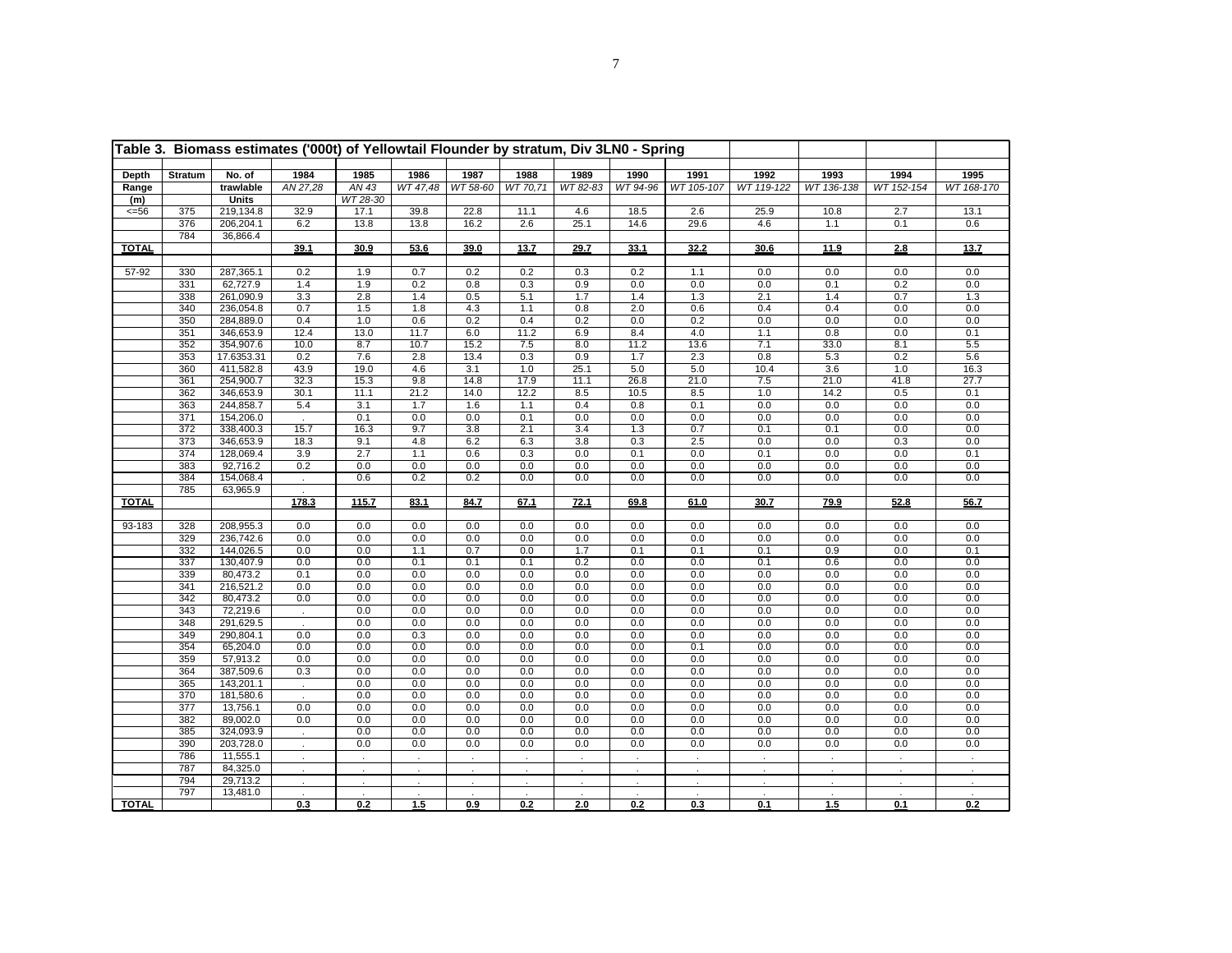| Table 3 Con'd |                  |              |                             |                          |                      |                     |                      |                             |            |              |                |                |            |            |
|---------------|------------------|--------------|-----------------------------|--------------------------|----------------------|---------------------|----------------------|-----------------------------|------------|--------------|----------------|----------------|------------|------------|
| Depth         | <b>Stratum</b>   | No. of       | 1984                        | 1985                     | 1986                 | 1987                | 1988                 | 1989                        | 1990       | 1991         | 1992           | 1993           | 1994       | 1995       |
| Range         |                  | trawlable    | AN 27,28                    | AN 43                    | WT 47,48             | WT 58-60            | WT 70.71             | WT 82-83                    | WT 94-96   | WT 105-107   | WT 119-122     | WT 136-138     | WT 152-154 | WT 168-170 |
| (m)           |                  | <b>Units</b> |                             | WT 28-30                 |                      |                     |                      |                             |            |              |                |                |            |            |
| 184-274       | 333              | 20,771.7     | 0.0                         | 0.0                      | 0.0                  | 0.0                 | 0.0                  | 0.0                         | 0.0        | 0.0          | 0.0            | 0.0            | 0.0        | 0.0        |
|               | 336              | 16,644.9     | 0.0                         | 0.0                      | 0.0                  | 0.0                 | 0.0                  | 0.0                         | 0.0        | 0.0          | 0.0            | 0.0            | 0.0        | 0.0        |
|               | 344              | 205,516.3    | $\mathcal{L}^{\mathcal{L}}$ | 0.0                      | $\overline{0.0}$     | 0.0                 | 0.0                  | 0.0                         | 0.0        | 0.0          | 0.0            | 0.0            | 0.0        | 0.0        |
|               | 347              | 135,222.6    | $\mathcal{L}$               | 0.0                      | 0.0                  | 0.0                 | 0.0                  | 0.0                         | 0.0        | 0.0          | 0.0            | 0.0            | 0.0        | 0.0        |
|               | 355              | 14,168.8     | 0.0                         | 0.0                      | 0.0                  | 0.0                 | 0.0                  | 0.0                         | 0.0        | 0.0          | 0.0            | 0.0            | 0.0        | 0.0        |
|               | 358              | 30,951.2     | 0.0                         | 0.0                      | 0.0                  | 0.0                 | 0.0                  | 0.0                         | 0.0        | 0.0          | 0.0            | 0.0            | 0.0        | 0.0        |
|               | 366              | 191,760.2    | $\mathbb{R}^2$              | 0.0                      | 0.0                  | 0.0                 | 0.0                  | 0.0                         | 0.0        |              | 0.0            | 0.0            | 0.0        | 0.0        |
|               | 369              | 132,196.2    | $\mathcal{L}^{\mathcal{L}}$ | 0.0                      | 0.0                  | 0.0                 | 0.0                  | 0.0                         | 0.0        | 0.0          | 0.0            | 0.0            | 0.0        | 0.0        |
|               | 378              | 19,121.0     | 0.0                         | 0.0                      | 0.0                  | 0.0                 | 0.0                  | 0.0                         | 0.0        | 0.0          | 0.0            | 0.0            | 0.0        | 0.0        |
|               | 381              | 25,036.1     | 0.0                         | 0.0                      | 0.0                  | 0.0                 | 0.0                  | 0.0                         | 0.0        | 0.0          | 0.0            | 0.0            | 0.0        | 0.0        |
|               | 386              | 135,222.6    | ÷.                          | 0.0                      | 0.0                  | 0.0                 | 0.0                  | 0.0                         | 0.0        | 0.0          | 0.0            | 0.0            | 0.0        | 0.0        |
|               | 389              | 112,937.7    | $\sim$                      | 0.0                      | 0.0                  | 0.0                 | 0.0                  | 0.0                         | 0.0        | 0.0          | 0.0            | 0.0            | 0.0        | 0.0        |
|               | 391              | 38,792.2     |                             | 0.0                      | 0.0                  | 0.0                 | 0.0                  | 0.0                         | 0.0        | 0.0          | 0.0            | 0.0            | 0.0        | 0.0        |
| <b>TOTAL</b>  | 795              | 22,560.0     | 0.0                         | 0.0                      | 0.0                  | 0.0                 |                      | 0.0                         | 0.0        |              |                | 0.0            |            | 0.0        |
|               |                  |              |                             |                          |                      |                     | 0.0                  |                             |            | 0.0          | 0.0            |                | $0.0\,$    |            |
| 275-366       | 334              | 12,655.6     | 0.0                         | 0.0                      | 0.0                  | 0.0                 | 0.0                  | 0.0                         | 0.0        | 0.0          | 0.0            | 0.0            | 0.0        | 0.0        |
|               | 335              | 7,978.5      | 0.0                         | 0.0                      | 0.0                  | 0.0                 | 0.0                  | 0.0                         | 0.0        | 0.0          | 0.0            | 0.0            | 0.0        | 0.0        |
|               | 345              | 196,987.5    | $\epsilon$                  | 0.0                      | 0.0                  | 0.0                 | 0.0                  | 0.0                         | 0.0        | 0.0          | 0.0            | 0.0            | 0.0        | 0.0        |
|               | 346              | 118,990.3    |                             | 0.0                      | 0.0                  | 0.0                 | 0.0                  | 0.0                         | 0.0        |              | 0.0            | 0.0            | 0.0        | 0.0        |
|               | 356              | 8,391.2      | 0.0                         | 0.0                      | 0.0                  | 0.0                 | 0.0                  | 0.0                         | 0.0        | 0.0          | 0.0            | 0.0            | 0.0        | 0.0        |
|               | 357              | 22,560.0     | 0.0                         | 0.0                      | 0.0                  |                     | 0.0                  | 0.0                         | 0.0        | 0.0          | 0.0            | 0.0            | 0.0        | 0.0        |
|               | 368              | 45,945.4     |                             | 0.0                      | 0.0                  | 0.0                 | 0.0                  | 0.0                         | 0.0        |              | 0.0            | 0.0            | 0.0        | 0.0        |
|               | 379              | 14,581.5     | 0.0                         | 0.0                      | 0.0                  | 0.0                 | 0.0                  | 0.0                         | 0.0        | 0.0          | 0.0            | 0.0            | 0.0        | 0.0        |
|               | 380              | 15,957.1     | 0.0                         | 0.0                      | 0.0                  | 0.0                 | 0.0                  | 0.0                         | 0.0        | 0.0          | 0.0            | 0.0            | 0.0        | 0.0        |
|               | 387              | 98,768.9     | $\mathcal{L}^{\pm}$         | 0.0                      | 0.0                  | 0.0                 | 0.0                  | 0.0                         | 0.0        | 0.0          | 0.0            | 0.0            | 0.0        | 0.0        |
|               | 388              | 49,659.6     | $\mathbf{r}$                | 0.0                      | 0.0                  | 0.0                 | 0.0                  | 0.0                         | 0.0        | 0.0          | 0.0            | 0.0            | 0.0        | 0.0        |
|               | 392              | 19,946.4     | $\sim$                      | 0.0                      | 0.0                  | 0.0                 | 0.0                  | 0.0                         | 0.0        | 0.0          | 0.0            | 0.0            | 0.0        | 0.0        |
|               | 796              | 24,073.2     | ÷.                          | ä.                       | $\bullet$            | $\bullet$           | $\bullet$            | $\sim$                      | $\epsilon$ | $\mathbf{r}$ | $\blacksquare$ | $\blacksquare$ | $\cdot$    | $\cdot$    |
|               | 798              | 13,756.1     |                             | ÷.                       |                      | $\mathbf{r}$ .      |                      |                             |            |              | $\sim$         | $\mathbf{r}$   |            | $\sim$     |
| <b>TOTAL</b>  |                  |              |                             |                          |                      |                     |                      |                             |            |              |                |                |            |            |
| 367-549       | 717              | 12,793.2     |                             |                          |                      |                     |                      |                             |            | 0.0          | 0.0            | 0.0            | 0.0        | 0.0        |
|               | 719              | 10,454.6     |                             | $\mathbf{r}$             | $\epsilon$           | $\epsilon$          | $\epsilon$           | $\mathcal{L}_{\mathcal{A}}$ | $\epsilon$ | 0.0          | 0.0            | 0.0            | 0.0        | 0.0        |
|               | $\overline{721}$ | 10,454.6     |                             |                          |                      |                     |                      | $\sim$                      |            | 0.0          | 0.0            | 0.0            | 0.0        | 0.0        |
|               | 723              | 21,322.0     | $\epsilon$<br>$\epsilon$    | $\epsilon$<br>$\epsilon$ | $\epsilon$<br>$\sim$ | $\bullet$<br>$\sim$ | $\cdot$<br>$\bullet$ | $\sim$<br>$\sim$            | $\cdot$    | 0.0          | 0.0            | 0.0            | 0.0        | 0.0        |
|               | 725              | 14,443.9     | $\sim$                      | $\mathcal{L}^{\pm}$      | $\mathcal{L}$        | $\sim$              | $\sim$               | $\sim$                      | ÷.         | 0.0          |                | 0.0            | 0.0        | 0.0        |
|               | 727              | 22,009.8     | $\mathbf{r}$                | ÷.                       | $\mathbf{r}$         | $\sim$              | $\epsilon$           | ÷.                          | $\epsilon$ | 0.0          | 0.0            | 0.0            | 0.0        | 0.0        |
|               | 729              | 25,586.4     | $\epsilon$                  | 0.0                      | $\mathbf{r}$         | $\sim$              | $\epsilon$           | $\bullet$                   | $\sim$     | 0.0          |                | 0.0            | 0.0        | 0.0        |
|               | 731              | 29,713.2     | ÷.                          | 0.0                      | ÷.                   | $\sim$              | $\sim$               | $\sim$                      | $\sim$     | 0.0          | 0.0            | 0.0            | 0.0        | 0.0        |
|               | 733              | 64,378.6     |                             | 0.0                      | $\epsilon$           |                     |                      |                             |            | 0.0          | 0.0            | 0.0            | 0.0        | 0.0        |
|               | 735              | 37,416.6     |                             | 0.0                      |                      |                     |                      |                             |            |              | 0.0            | 0.0            | 0.0        | 0.0        |
| <b>TOTAL</b>  |                  |              | 0.0                         | 0.0                      | 0.0                  | 0.0                 | 0.0                  | 0.0                         | 0.0        | 0.0          | 0.0            | 0.0            | 0.0        | 0.0        |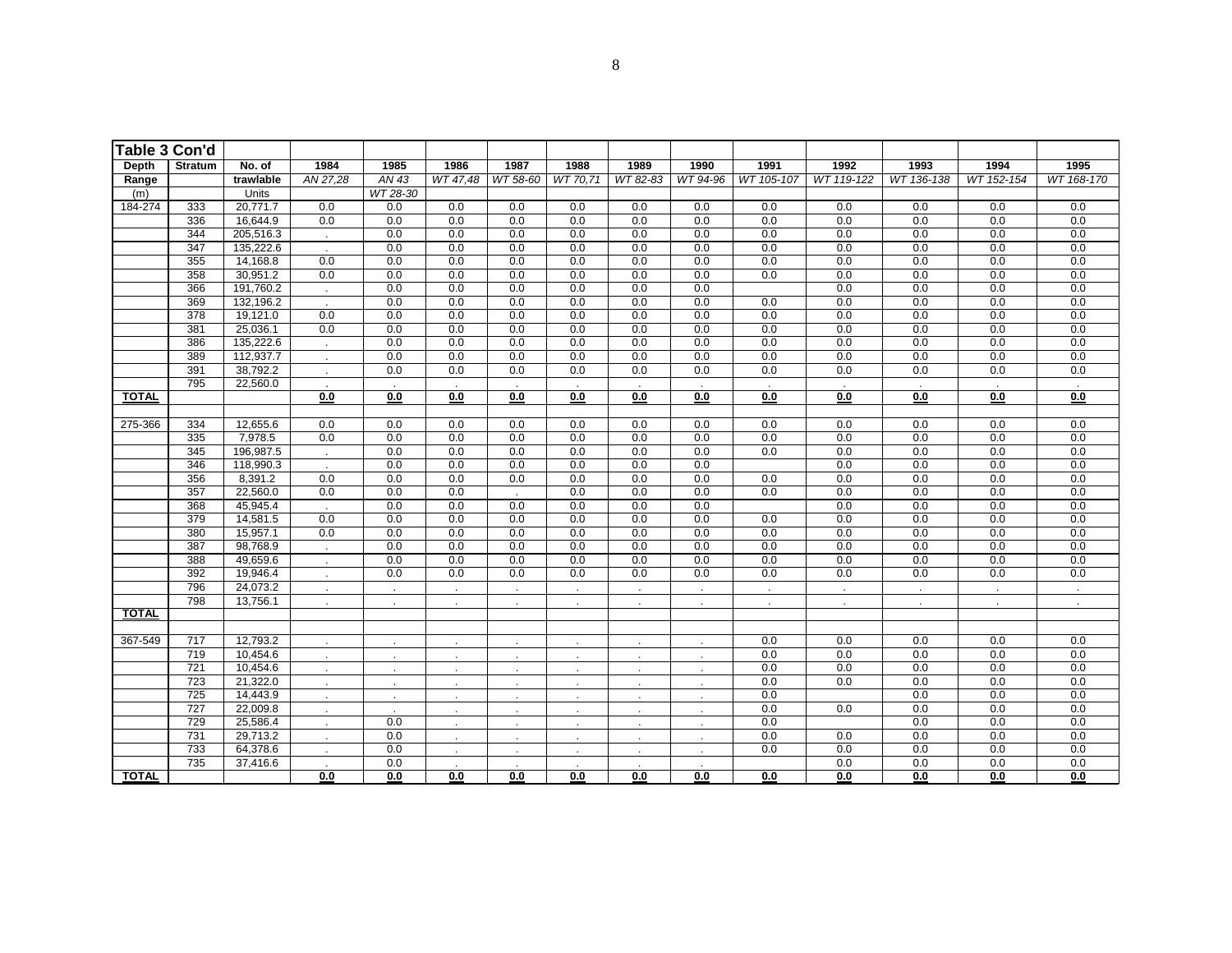| Table 3 Con'd   |         |                     |                  |               |                  |          |                  |                  |          |             |            |            |            |                    |            |                   |                   |            |            |            |          |                  |            |            |                  |
|-----------------|---------|---------------------|------------------|---------------|------------------|----------|------------------|------------------|----------|-------------|------------|------------|------------|--------------------|------------|-------------------|-------------------|------------|------------|------------|----------|------------------|------------|------------|------------------|
|                 |         |                     |                  |               |                  |          |                  |                  |          |             |            |            |            |                    |            |                   |                   |            |            |            |          |                  |            | 2005       |                  |
| Depth           | Stratum | No. of<br>trawlable | 1984<br>AN 27.28 | 1985<br>AN 43 | 1986<br>WT 47.48 | 1987     | 1988<br>WT 70.71 | 1989<br>WT 82-83 | 1990     | 1991        | 1992       | 1993       | 1994       | 1995<br>WT 168-170 | 1996       | 1997<br>WT204-208 | 1998<br>WT221-224 | 1999       | 2000       | 2001       | 2002     | 2003<br>WT479-82 | 2004       |            | 2006<br>WT692-93 |
| Range<br>(m)    |         | Units               |                  | WT 28-30      |                  | WT 58-60 |                  |                  | WT 94-96 | WT 105-107  | WT 119-122 | WT 136-138 | WT 152-154 |                    | WT 188-191 |                   |                   | WT 238-41  | WT315-18   | WT367-70   | WT419-24 |                  | WT 546-549 | WT618-19   | AN 729           |
|                 | 718     | 15.269.3            |                  |               |                  |          |                  |                  |          |             |            | 0.0        | 0.0        | 0.0                |            |                   |                   |            |            |            | 0.0      |                  |            |            |                  |
| 550-731         | 720     | 14,443.9            |                  |               |                  |          |                  |                  |          | 0.0<br>0.0  | 0.0<br>0.0 | 0.0        | 0.0        | 0.0                | 0.0<br>0.0 | 0.0<br>0.0        | 0.0<br>0.0        | 0.0<br>0.0 | 0.0<br>0.0 | 0.0<br>0.0 | 0.0      | 0.0<br>0.0       | 0.0<br>0.0 | 0.0<br>0.0 |                  |
|                 | 722     | 12,793.2            |                  |               |                  |          |                  |                  |          | 0.0         | 0.0        | 0.0        | 0.0        | 0.0                | 0.0        | 0.0               | 0.0               | 0.0        | 0.0        | 0.0        | 0.0      | 0.0              | 0.0        | 0.0        |                  |
|                 | 724     | 17,057.6            | . .              |               |                  |          |                  |                  |          | 0.0         | 0.0        | 0.0        | 0.0        | 0.0                | 0.0        | 0.0               | 0.0               | 0.0        | 0.0        | 0.0        | 0.0      | 0.0              | 0.0        | 0.0        |                  |
|                 | 726     | 9,904.4             |                  |               |                  |          |                  |                  |          | 0.0         | 0.0        | 0.0        | 0.0        | 0.0                | 0.0        | 0.0               | 0.0               | 0.0        | $0.0\,$    | 0.0        | 0.0      | 0.0              | 0.0        | 0.0        |                  |
|                 | 728     | 21.459.5            |                  |               |                  |          |                  |                  |          | 0.0         | 0.0        | 0.0        | 0.0        | 0.0                | 0.0        |                   | 0.0               | 0.0        | 0.0        | 0.0        | 0.0      | 0.0              | 0.0        | 0.0        |                  |
|                 | 730     | 23,385.4            |                  | 0.0           |                  |          |                  |                  |          | 0.0         |            | 0.0        | 0.0        | 0.0                | 0.0        | 0.0               | 0.0               | 0.0        | $0.0\,$    | 0.0        | 0.0      | 0.0              | 0.0        | 0.0        | 0.0              |
|                 | 732     | 31,776.6            |                  | 0.0           |                  |          |                  |                  |          | 0.0         | 0.0        | 0.0        | 0.0        | 0.0                | 0.0        | 0.0               |                   | 0.0        | 0.0        | $0.0\,$    | $0.0\,$  | 0.0              | 0.0        | 0.0        | 0.0              |
|                 | 734     | 31,363.9            |                  | 0.0           |                  |          |                  |                  |          | 0.0         | 0.0        | 0.0        | 0.0        | 0.0                | 0.0        | 0.0               |                   | 0.0        | 0.0        | 0.0        | 0.0      | 0.0              | 0.0        | 0.0        | 0.0              |
|                 | 736     | 24,073.2            |                  | 0.0           |                  |          |                  |                  |          |             | 0.0        | 0.0        | 0.0        | 0.0                | 0.0        | 0.0               |                   | 0.0        | $0.0\,$    | $0.0\,$    | $0.0\,$  | $0.0\,$          | $0.0\,$    | 0.0        | 0.0              |
| <b>TOTAL</b>    |         |                     | 0.0              | 0.0           | 0.0              | 0.0      | 0.0              | 0.0              | 0.0      | 0.0         | 0.0        | 0.0        | 0.0        | 0.0                | 0.0        | 0.0               | 0.0               | 0.0        | 0.0        | 0.0        | 0.0      | 0.0              | 0.0        | 0.0        | 0.0              |
|                 |         |                     |                  |               |                  |          |                  |                  |          |             |            |            |            |                    |            |                   |                   |            |            |            |          |                  |            |            |                  |
| 732-914         | 737     | 31,226.4            |                  |               |                  |          |                  |                  |          |             | . .        |            | 0.0        |                    |            |                   |                   |            |            |            |          |                  |            |            |                  |
|                 | 741     | 30,676.1            |                  |               | 14               |          |                  |                  |          | 14.         |            |            | 0.0        | <b>A</b>           |            |                   |                   |            |            |            |          |                  |            |            |                  |
|                 | 745     | 47,871.3            |                  |               |                  |          | . .              |                  |          | <b>1999</b> | . .        |            | 0.0        |                    |            |                   |                   |            |            |            |          |                  |            |            |                  |
|                 | 748     | 21,872.2            |                  |               |                  |          |                  |                  |          |             |            |            | 0.0        | 14                 |            |                   |                   |            |            |            |          |                  |            |            |                  |
|                 | 752     | 18,433.2            |                  |               |                  |          | - 11             | $\sim$           |          | . н.        | . .        | . н.       | 0.0        | <b>Section</b>     |            | . .               |                   |            |            |            |          |                  |            |            |                  |
|                 | 756     | 14,581.5            |                  |               |                  |          |                  |                  |          |             |            |            | 0.0        | $\sim$             |            |                   |                   |            |            |            |          |                  |            |            |                  |
|                 | 760     | 21,184.4            |                  |               |                  |          |                  |                  |          |             |            |            | 0.0        | <b>A</b>           |            |                   |                   |            |            |            |          |                  |            |            |                  |
|                 | 764     | 14,443.9            |                  |               |                  |          |                  |                  |          |             |            |            | 0.0        | $\sim$             |            |                   |                   |            |            |            |          |                  |            |            |                  |
|                 | 772     | 18,570.8            |                  |               |                  |          |                  |                  |          |             | . .        |            | 0.0        |                    |            |                   |                   |            |            |            |          |                  |            |            |                  |
| <b>TOTAL</b>    |         |                     | 0.0              | 0.0           | 0.0              | 0.0      | 0.0              | 0.0              | 0.0      | 0.0         | 0.0        | 0.0        | 0.0        | 0.0                | 0.0        | 0.0               | 0.0               | 0.0        | 0.0        | 0.0        | 0.0      | 0.0              |            |            |                  |
|                 |         |                     |                  |               |                  |          |                  |                  |          |             |            |            |            |                    |            |                   |                   |            |            |            |          |                  |            |            |                  |
| Biomass ('000t) |         |                     | 217.7            | 146.8         | 138.2            | 124.6    | 81.0             | 103.8            | 103.1    | 93.4        | 61.4       | 93.3       | 55.6       | 70.6               | 175.6      | 174.9             | 202.2             | 365.7      | 287.0      | 366.0      | 199.5    | 386.5            | 307.9      | 388.8      | 503.8            |
| Upper C.I       |         |                     | 276.2            | 175.3         | 179.7            | 159.5    | 103.0            | 141.4            | 137.5    | 121.8       | 91.5       | 143.7      | 92.2       | 100.9              | 210.8      | 231.3             | 254.9             | 440.2      | 342.2      | 516.6      | 252.2    | 445.2            | 372.4      | 463.8      | 597.0            |
| Lower C.I.      |         |                     | 159.3            | 118.3         | 96.7             | 89.6     | 59.0             | 66.1             | 68.8     | 65.0        | 31.3       | 42.8       | 19.0       | 40.3               | 140.4      | 118.6             | 149.6             | 291.2      | 231.8      | 215.3      | 146.8    | 327.8            | 243.3      | 313.7      | 410.7            |
|                 |         |                     |                  |               |                  |          |                  |                  |          |             |            |            |            |                    |            |                   |                   |            |            |            |          |                  |            |            |                  |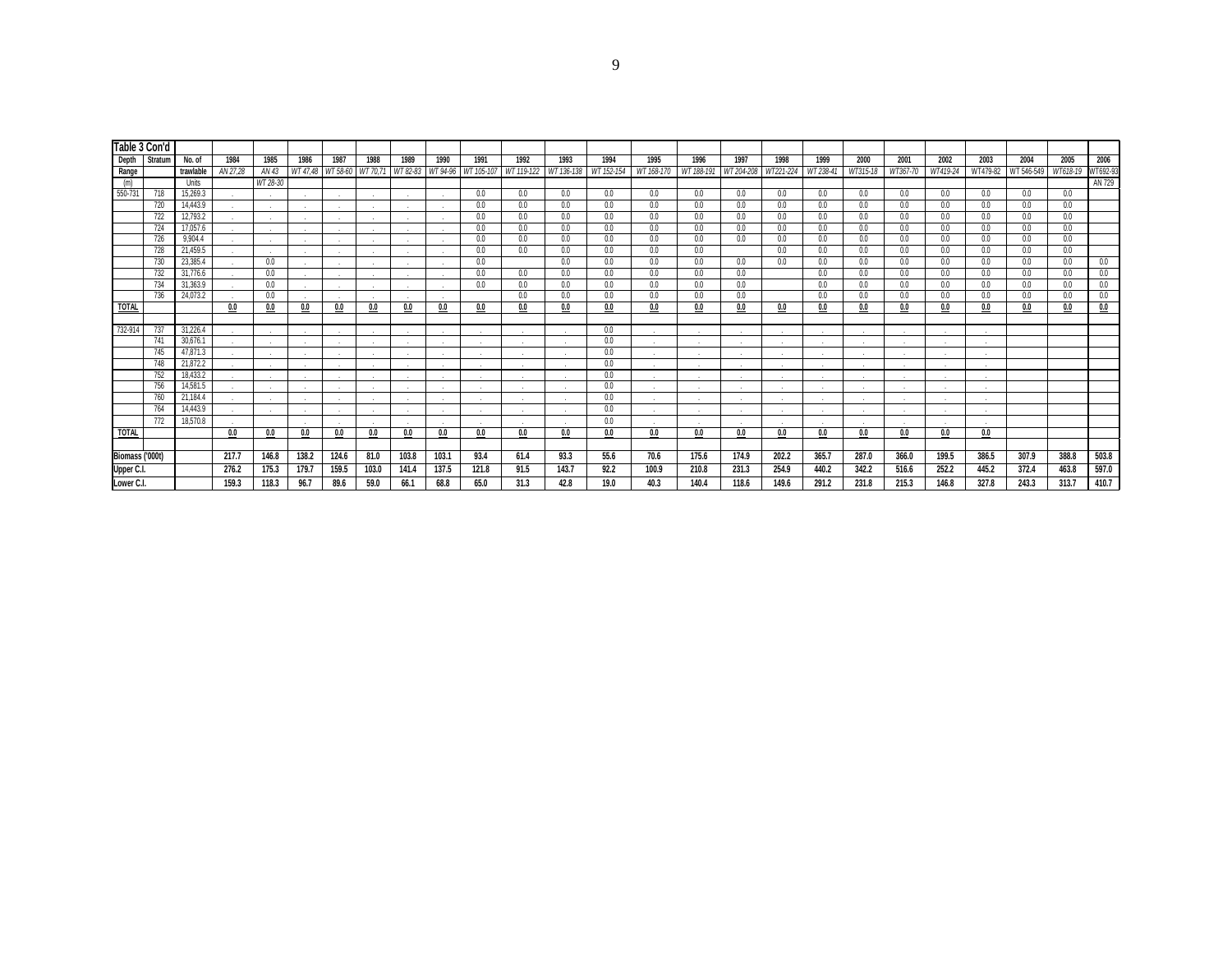|                           |            |                        |                    |                    | Table 4. Biomass ('000t) of Yellowtail Flounder by stratum, Div 3LN0-Fall |                    |                    |                        |                      |                   |                   |                   |                  |                     |                  |                                             |                    |                              |                   |
|---------------------------|------------|------------------------|--------------------|--------------------|---------------------------------------------------------------------------|--------------------|--------------------|------------------------|----------------------|-------------------|-------------------|-------------------|------------------|---------------------|------------------|---------------------------------------------|--------------------|------------------------------|-------------------|
|                           |            |                        |                    |                    |                                                                           |                    |                    |                        |                      |                   |                   |                   |                  |                     |                  |                                             |                    |                              |                   |
| Depth<br>Range            | Stratum    | No. of<br>trawlable    | 1990<br>WT 101,102 | 1991<br>WT 113-115 | 1992<br>WT 128-130                                                        | 1993<br>WT 144-146 | 1994<br>WT 160-162 | 1995<br>WT 176-179.181 | 1996<br>WT196-98.200 | 1997<br>WT212-216 | 1998<br>WT 229-33 | 1999<br>WT 244-48 | 2000<br>WT319-23 | 2001<br>VT372-76TEL | 2002<br>WT427-31 | 2003<br>WT 485-89.51                        | 2004<br>WT 557-559 | 2005<br>WT627-630.632        | 2006<br>WT704-707 |
| (m)                       |            | <b>Units</b>           |                    |                    | GA 226                                                                    |                    |                    | TEL 22,23              | TEL41,42;AN 253      | TEL57,58          | TEL 75,76         |                   |                  |                     |                  | TEL338-43 357-61 AN399 TEL411-15 72L469.513 | WT 587             | TEL608,609,662<br>AN 657,658 | TEL679,682-68     |
|                           |            |                        |                    |                    |                                                                           |                    |                    |                        |                      |                   |                   |                   |                  |                     |                  |                                             |                    |                              |                   |
| $30 - 56$<br><b>TOTAL</b> | 784        | 36,866.4               | 0.0                | 0.0                | 0.0                                                                       | 0.0                | 0.0                | 0.0                    | 0.0<br>0.0           | 0.0<br>0.0        | 0.0<br>0.0        | 0.0               | 0.1<br>0.1       | 0.0<br>0.0          | 0.0<br>0.0       | 0.0<br>0.0                                  | 0.0<br>0.0         | 0.0<br>0.0                   |                   |
|                           |            |                        |                    |                    |                                                                           |                    |                    |                        |                      |                   |                   |                   |                  |                     |                  |                                             |                    |                              |                   |
| $\leq 56$                 | 375<br>376 | 219,134.8<br>206,204.1 | 3.2<br>20.1        | 5.1<br>10.9        | 10.8                                                                      | 8.0<br>31.3        | 31.1<br>10.2       | 14.8<br>24.4           | 12.0<br>24.2         | 15.4<br>32.5      | 19.1<br>35.9      | 24.6<br>37.7      | 25.4<br>125.2    | 39.0<br>123.2       | 32.7<br>47.4     | 31.1<br>57.5                                | 76.2<br>49.9       | 42.9<br>122.4                | 20.9<br>67.0      |
| <b>TOTAL</b>              |            |                        | 23.3               | 16.0               | 10.8                                                                      | 39.3               | 41.3               | 39.2                   | 36.2                 | 47.9              | 55.0              | 62.3              | 150.6            | 162.2               | 80.0             | 88.6                                        | 126.1              | 165.3                        | 88.0              |
| $57 - 92$                 | 330        | 287,365.1              | 0.2                | 0.0                | 0.2                                                                       | 0.5                | 0.0                | 1.1                    | 0.0                  | 0.8               | 0.2               | 3.6               | 0.3              | 2.8                 | 1.0              | 2.2                                         | 1.9                | 2.3                          | 1.2               |
|                           | 331<br>338 | 62,727.9<br>261,090.9  | 0.2<br>1.0         | 0.9<br>2.0         | 0.3<br>0.2                                                                | 0.5<br>1.1         | 0.0<br>0.1         | 0.0<br>7.2             | 0.0<br>0.0           | 0.0<br>5.7        | 0.1<br>2.8        | 0.1<br>2.8        | 0.1<br>6.4       | 0.4<br>25.9         | 0.8<br>0.6       | 0.1<br>6.5                                  | 1.3<br>0.3         | 0.9<br>0.9                   | 0.8<br>9.9        |
|                           | 340        | 236,054.8              | 0.6                | 4.0                | 0.0                                                                       | 0.3                | 0.2                | 0.5                    | 0.0                  | 2.6               | 2.2               | 2.6               | 0.5              | 3.3                 | 9.2              | 2.1                                         | 6.7                | 8.0                          | 2.6               |
|                           | 350        | 284,889.0              | 0.8                | 0.1                | 0.1                                                                       | 0.0                | 0.0                | 0.0                    | 0.0                  | 0.0               | 0.1               | 0.2               | 0.3              | 1.2                 | 1.7              | 2.6                                         | 1.6                | 0.3                          | 0.4               |
|                           | 351<br>352 | 346.653.9<br>354,907.6 | 5.5<br>7.0         | 2.3<br>21.0        | 0.3<br>18.2                                                               | 5.0<br>8.3         | 1.0<br>9.3         | 2.2<br>13.7            | 1.3<br>15.2          | 14.5<br>26.5      | 18.8<br>28.5      | 11.9<br>23.5      | 24.0<br>36.5     | 17.5<br>27.1        | 15.2<br>22.2     | 32.5<br>38.6                                | 22.3<br>26.8       | 13.7<br>38.1                 | 18.9<br>15.4      |
|                           | 353        | 176,353.3              | 2.4                | 0.0                | 0.0                                                                       | 0.6                | 0.0                | 0.8                    | 0.7                  | 7.3               | 0.0               | 3.8               | 1.8              | 3.8                 | 2.9              | 15.3                                        | 1.1                | 2.4                          | 2.4               |
|                           | 360        | 411.582.8              | 6.7                | 8.3                | 8.0                                                                       | 24.8               | 11.2               | 16.3                   | 36.8                 | 47.2              | 56.1              | 60.7              | 61.0             | 42.2                | 83.8             | 71.6                                        | 69.3               | 37.8                         | 70.8              |
|                           | 361<br>362 | 254,900.7<br>346,653.9 | 9.5<br>6.8         | 19.6<br>6.4        | 24.3<br>1.0                                                               | 29.8<br>0.3        | 41.0<br>1.0        | 34.1<br>12.1           | 31.2<br>8.0          | 36.4<br>27.6      | 37.3<br>18.8      | 17.7<br>35.1      | 10.4<br>17.5     | 59.8<br>54.8        | 47.2<br>33.9     | 39.1<br>31.7                                | 21.2<br>36.2       | 7.8<br>22.1                  | 8.5<br>23.6       |
|                           | 363        | 244,858.7              | 0.7                | 0.1                | 0.2                                                                       | 0.0                | 0.0                | 0.6                    | 0.4                  | 0.2               | 3.9               | 8.9               | 10.2             | 10.1                | 3.1              | 8.6                                         | 8.8                | 7.9                          | 2.7               |
|                           | 371<br>372 | 154,206.0              | 0.0                | 0.0<br>0.8         | 0.0<br>0.6                                                                | 0.0<br>1.1         | 0.0<br>0.0         | 0.0<br>0.6             | 0.0<br>1.8           | 0.0<br>1.1        | 0.0<br>1.2        | 0.0<br>0.5        | 0.0<br>1.8       | 0.0<br>14.2         | 0.0<br>8.6       | 0.0                                         | 0.0<br>11.7        | 0.0<br>4.1                   | 0.1<br>15.7       |
|                           | 373        | 338,400.3<br>346,653.9 | 0.6<br>0.2         | 0.5                | 0.0                                                                       | 0.0                | 0.9                | 1.0                    | 0.0                  | 4.2               | 5.4               | 6.1               | 8.1              | 41.3                | 23.0             | 7.4<br>17.8                                 | 24.4               | 14.8                         | 23.0              |
|                           | 374        | 128,069.4              | 0.0                | 0.1                |                                                                           | 0.0                | 0.0                | 0.0                    | 1.1                  | 0.8               | 1.0               | 10.0              | 5.2              | 8.6                 | 4.4              | 3.2                                         | 10.8               | 10.8                         | 15.5              |
|                           | 383<br>384 | 92,716.2<br>154,068.4  | 0.0<br>0.0         | 0.0<br>0.0         | 0.0                                                                       | 0.0<br>0.0         | 0.0<br>0.0         | 0.0<br>0.0             | 0.0<br>0.0           | 0.0<br>0.0        | 0.0<br>0.0        | 0.0<br>0.0        | 0.0<br>0.0       | 0.0<br>0.0          | 0.0<br>0.0       | 0.0<br>0.0                                  | 0.1<br>0.0         | 0.0<br>1.7                   | 0.1<br>0.7        |
|                           | 785        | 63,965.9               |                    |                    |                                                                           |                    |                    |                        | 0.0                  | 0.0               | 0.0               |                   | 0.0              | 0.0                 | 0.0              | 0.0                                         | 0.0                | 0.0                          |                   |
| <b>TOTAL</b>              |            |                        | 42.2               | 66.1               | 53.4                                                                      | 72.3               | 64.7               | 90.2                   | 96.5                 | 174.9             | 176.3             | 187.5             | 184.1            | 312.9               | 257.7            | 279.2                                       | 244.4              | 173.6                        | 211.9             |
| $93 - 183$                | 328        | 208.955.3              | 0.0                | 0.0                | 0.0                                                                       | 0.0                | 0.0                | 0.0                    | 0.0                  | 0.0               | 0.0               | 0.0               | 0.0              | 0.0                 | 0.0              | 0.0                                         | 0.0                | 0.0                          | 0.0               |
|                           | 329<br>332 | 236,742.6<br>144.026.5 | 0.1<br>0.1         | 0.0<br>0.0         | 0.0<br>0.1                                                                | 0.0<br>1.0         | 0.0<br>0.4         | 0.0<br>0.1             | 0.0<br>0.2           | 0.0<br>0.0        | 0.0<br>0.0        | 0.0<br>0.1        | 0.0<br>0.1       | 0.0<br>0.5          | 0.0<br>0.9       | 0.0<br>0.0                                  | 0.0<br>0.4         | 0.0<br>0.1                   | 0.0<br>0.2        |
|                           | 337        | 130,407.9              | 0.0                | 0.1                | 0.0                                                                       | 0.0                | 0.0                | 0.0                    | 1.3                  | 0.1               | 0.2               | 0.0               | 0.0              | 0.0                 | 0.0              | 0.0                                         | 0.2                | 0.7                          | 0.4               |
|                           | 339        | 80,473.2               | 0.0                | 0.1                | 0.0                                                                       | 0.0                | 0.0                | 0.0                    | 0.0                  | 0.0               | 0.0               |                   | 0.0              | 0.2                 | 0.7              | 0.4                                         | 0.0                | 0.1                          | 0.3               |
|                           | 341<br>342 | 216,521.2<br>80.473.2  | 0.0<br>0.0         | 0.0<br>0.0         | 0.0<br>0.0                                                                | 0.0<br>0.0         | 0.0<br>0.0         | 0.0<br>0.0             | 0.0<br>0.0           | 0.0<br>0.0        | 0.0<br>0.0        | 0.0<br>0.0        | 0.0<br>0.0       | 0.0<br>0.0          | 0.0<br>0.0       | 0.0<br>0.0                                  | 0.0<br>0.0         | 0.0<br>0.0                   | 0.0<br>0.0        |
|                           | 343        | 72,219.6               | 0.0                | 0.0                | 0.0                                                                       | 0.0                | 0.0                | 0.0                    | 0.0                  | 0.0               | 0.0               | 0.0               | 0.0              | 0.0                 | 0.0              | 0.0                                         | 0.0                | 0.0                          | 0.0               |
|                           | 348<br>349 | 291,629.5<br>290.804.1 | 0.0<br>0.0         | 0.0<br>0.0         | 0.0<br>0.0                                                                | 0.0                | 0.0<br>0.0         | 0.0<br>0.0             | 0.0<br>0.0           | 0.0<br>0.0        | 0.0<br>0.0        | 0.0<br>0.0        | 0.0<br>0.0       | 0.0<br>0.0          | 0.0<br>0.1       | 0.0<br>0.0                                  | 0.0<br>0.0         | 0.0<br>0.0                   | 0.0<br>1.9        |
|                           | 354        | 65,204.0               | 0.0                | 0.0                | 0.0                                                                       | 0.0                | 0.0                | 0.0                    | 0.0                  | 0.0               | 0.0               | 0.0               | 0.0              | 0.0                 | 0.0              | 0.0                                         | 0.0                | 0.0                          | 0.0               |
|                           | 359        | 57,913.2               | 0.0                | 0.0                | 0.0                                                                       | 0.0                | 0.0                | 0.0                    | 0.0                  | 0.0               | 0.0               | 0.0               | 0.0              | 0.0                 | 0.3              | 0.0                                         | 0.3                | 0.0                          | 0.5               |
|                           | 364<br>365 | 387,509.6<br>143,201.1 | 0.0<br>0.0         | 0.0<br>0.0         | 0.1<br>0.0                                                                | 0.0<br>0.0         | 0.0<br>0.0         | 0.0<br>0.0             | 0.0<br>0.0           | 0.0<br>0.0        | 0.0<br>0.0        | 0.0<br>0.0        | 0.0              | 0.0<br>0.0          | 0.0<br>0.0       | 0.0<br>0.0                                  | 0.1                | 0.1<br>0.0                   | 0.0<br>0.0        |
|                           | 370        | 181,580.6              | 0.0                | 0.0                | 0.0                                                                       | 0.0                | 0.0                | 0.0                    | 0.0                  | 0.0               | 0.0               | 0.0               | 0.0              | 0.0                 | 0.0              | 0.0                                         |                    | 0.0                          | 0.0               |
|                           | 377        | 13,756.1<br>89.002.0   | 0.0                | 0.0                | 0.0                                                                       | 0.0<br>0.0         | 0.0                | 0.0                    | 0.0<br>0.0           | 0.0<br>0.0        | 0.0<br>0.0        | 0.0<br>0.0        | 0.0<br>0.0       | 0.0                 | 0.0              | 0.0                                         | 0.2<br>0.0         | 2.7<br>0.0                   | 2.4<br>0.0        |
|                           | 382<br>385 | 324,093.9              | 0.0<br>0.0         | 0.0                | 0.0<br>0.0                                                                | 0.0                | 0.0<br>0.0         | 0.0<br>0.0             | 0.0                  | 0.0               | 0.0               | 0.0               | 0.0              | 0.0<br>0.0          | 0.0<br>0.0       | 0.0<br>0.0                                  | 0.0                | 0.0                          | 0.0               |
|                           | 390        | 203.728.0              | 0.0                | 0.0                | 0.0                                                                       | 0.0                | 0.0                | 0.0                    | 0.0                  | 0.0               | 0.0               | 0.0               | 0.0              | 0.0                 | 0.0              | 0.0                                         | 0.0                | 0.0                          | 0.0               |
|                           | 786<br>787 | 11,555.1<br>84,325.0   |                    |                    |                                                                           |                    |                    |                        | 0.0<br>0.0           | 0.0<br>0.0        | 0.0<br>0.0        |                   | 0.0<br>0.0       | 0.0<br>0.0          | 0.0<br>0.0       | 0.0<br>0.0                                  | 0.0<br>0.0         | 0.0<br>0.0                   | 0.0               |
|                           | 788        | 35,903.4               |                    |                    |                                                                           |                    |                    |                        | 0.0                  | 0.0               | 0.0               |                   | 0.0              | 0.0                 | 0.0              | 0.0                                         | 0.0                | 0.0                          | 0.0               |
|                           | 790<br>793 | 12,242.9<br>9,904.4    |                    |                    |                                                                           |                    |                    |                        | 0.0<br>0.0           | 0.0<br>0.0        | 0.0<br>0.0        |                   | 0.0<br>0.0       | 0.0<br>0.0          | 0.0<br>0.0       | 0.0<br>0.0                                  | 0.0                | 0.0<br>0.0                   |                   |
|                           | 794        | 29,713.2               |                    |                    |                                                                           |                    |                    |                        | 0.0                  | 0.0               | 0.0               |                   |                  | 0.0                 | 0.0              | 0.0                                         | 0.0                | 0.0                          | 0.0               |
|                           | 797        | 13,481.0               |                    |                    |                                                                           |                    |                    |                        | 0.0                  | 0.0               | 0.0               |                   | 0.0              | 0.0                 | 0.0              | 0.0                                         | 0.0                | 0.0                          | 0.0               |
| <b>TOTAL</b>              | 799        | 9,904.4                | 0.2                | 0.2                | 0.2                                                                       | 1.0                | 0.4                | 0.1                    | 0.0<br>1.5           | 0.0<br>0.1        | 0.0<br>0.3        | 0.1               | 0.0<br>0.2       | 0.0<br>0.7          | 0.0<br>2.0       | 0.0<br>0.4                                  | 0.0<br>1.2         | 0.0<br>3.7                   | 0.0<br>5.6        |
|                           |            |                        |                    |                    |                                                                           |                    |                    |                        |                      |                   |                   |                   |                  |                     |                  |                                             |                    |                              |                   |
| $184 - 274$               | 333<br>336 | 20,221.5<br>16,644.9   | 0.0<br>0.0         | 0.0<br>0.0         | 0.0<br>0.0                                                                | 0.0<br>0.0         | 0.0<br>0.0         | 0.0<br>0.0             | 0.0                  | 0.0<br>0.0        | 0.0<br>0.0        | 0.0<br>0.0        | 0.0<br>0.0       | 0.0<br>0.0          | 0.0<br>0.0       | 0.0<br>0.0                                  | 0.0<br>0.0         | 0.0<br>0.0                   | $\frac{0.0}{0.0}$ |
|                           | 344        | 217.621.6              | 0.0                | 0.0                | 0.0                                                                       | 0.0                | 0.0                | 0.0                    | 0.0                  | 0.0               | 0.0               | 0.0               | 0.0              | 0.0                 | 0.0              | 0.0                                         | 0.0                | 0.0                          | 0.0               |
|                           | 347<br>355 | 135,222.6<br>14,168.8  | 0.0                | 0.0<br>0.0         | 0.0<br>0.0                                                                | 0.0<br>0.0         | 0.0<br>0.0         | 0.0<br>0.0             | 0.0<br>0.0           | 0.0<br>0.0        | 0.0<br>0.0        | 0.0<br>0.0        | 0.0<br>0.0       | 0.0<br>0.0          | 0.0<br>0.0       | 0.0<br>0.0                                  | 0.0<br>0.0         | 0.0<br>0.0                   | 0.0<br>0.0        |
|                           | 358        | 30,951.2               | 0.0                | 0.0                | 0.0                                                                       | 0.0                | 0.0                | 0.0                    | 0.0                  | 0.0               | 0.0               | 0.0               | 0.0              | 0.0                 | 0.0              | 0.0                                         | 0.0                | 0.0                          | 0.0               |
|                           | 366        | 191,760.2              | 0.0                | 0.0                | 0.0                                                                       | 0.0                | 0.0                | 0.0                    | 0.0                  | 0.0               | 0.0               | 0.0               | 0.0              | 0.0                 | 0.0              | 0.0                                         |                    | 0.0                          | 0.0               |
|                           | 369<br>378 | 132,196.2<br>19,121.0  | 0.0<br>0.0         | 0.0<br>0.0         | 0.0<br>0.0                                                                | 0.0<br>0.0         | 0.0<br>0.0         | 0.0<br>0.0             | 0.0<br>0.0           | 0.0<br>0.0        | 0.0<br>0.0        | 0.0<br>0.0        | 0.0<br>0.0       | 0.0<br>0.0          | 0.0<br>0.0       | 0.0<br>0.0                                  | 0.1                | 0.0<br>0.0                   | 0.0<br>0.0        |
|                           | 381        | 25,036.1               |                    | 0.0                |                                                                           | 0.0                | 0.0                | 0.0                    | 0.0                  | 0.0               | 0.0               | 0.0               | 0.0              | 0.0                 | 0.0              | 0.0                                         | 0.0                | 0.0                          | 0.0               |
|                           | 386<br>389 | 135,222.6<br>112,937.7 | 0.0<br>0.0         | 0.0<br>0.0         | 0.0<br>0.0                                                                | 0.0<br>0.0         | 0.0<br>0.0         | 0.0<br>0.0             | 0.0<br>0.0           | 0.0<br>0.0        | 0.0<br>0.0        | 0.0<br>0.0        | 0.0              | 0.0<br>0.0          | 0.0<br>0.0       | 0.0<br>0.0                                  | 0.0                | 0.0<br>0.0                   | 0.0<br>0.0        |
|                           | 391        | 38,792.2               | 0.0                | 0.0                | 0.0                                                                       | 0.0                | 0.0                | 0.0                    | 0.0                  | 0.0               | 0.0               | 0.0               | 0.0<br>0.0       | 0.0                 | 0.0              | 0.0                                         | 0.0                | 0.0                          | 0.0               |
|                           | 795        | 22,560.0               |                    |                    |                                                                           |                    |                    |                        | 0.0                  | 0.0               | 0.0               |                   | 0.0              | 0.0                 | 0.0              | 0.0                                         | 0.0                | 0.0                          | 0.0               |
| <b>TOTAL</b>              |            |                        | 0.0                | 0.0                | 0.0                                                                       | 0.0                | 0.0                | 0.0                    | 0.0                  | 0.0               | 0.0               | 0.0               | 0.0              | 0.0                 | 0.0              | 0.0                                         | 0.1                | 0.0                          | 0.0               |
|                           |            |                        |                    |                    |                                                                           |                    |                    |                        |                      |                   |                   |                   |                  |                     |                  |                                             |                    |                              |                   |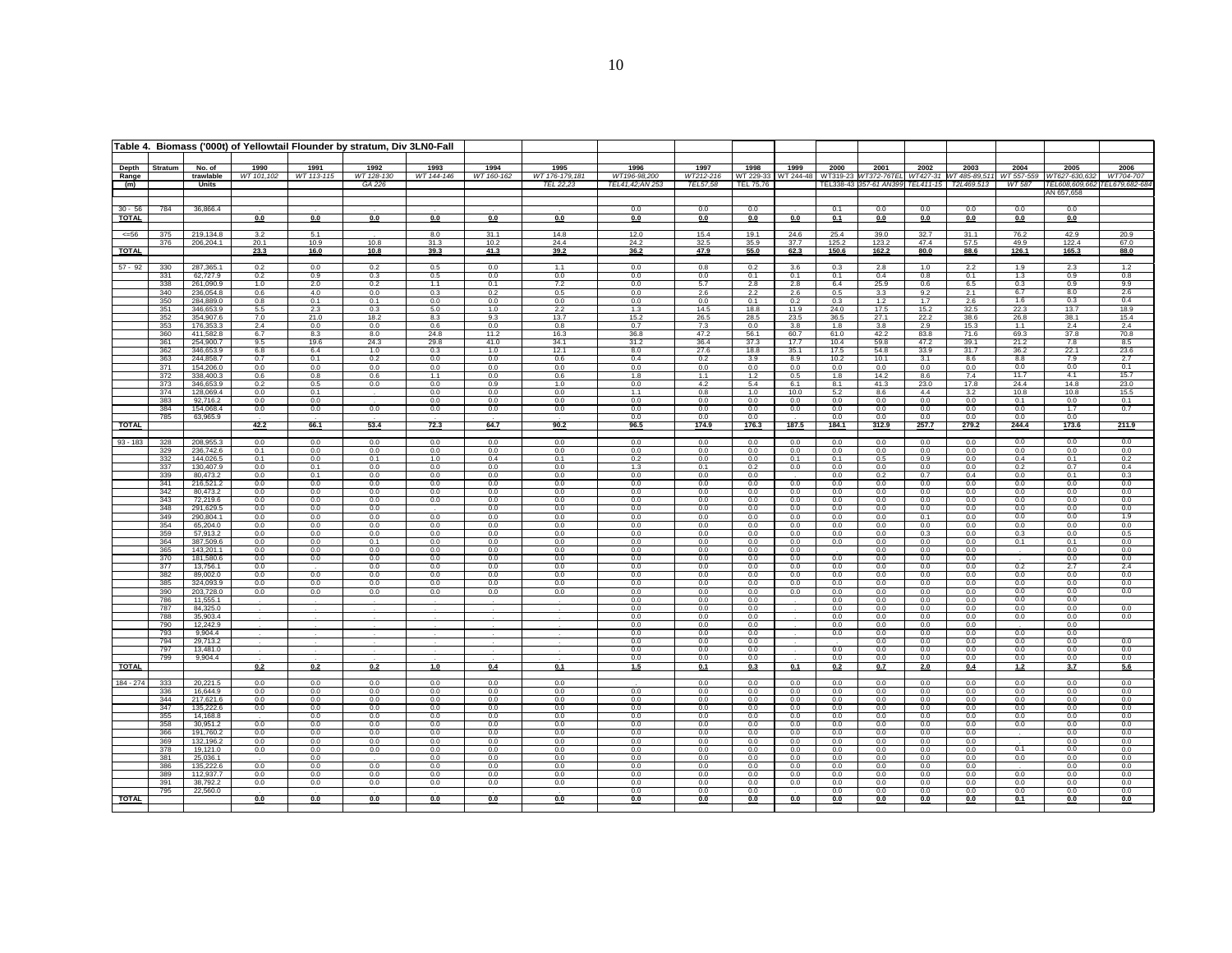| Table 4 Con'd         |                   |                                         |                     |                             |                              |                           |                           |                                      |                                          |                                |                                  |                          |                       |                                                |                       |                                                                                      |                              |                                                        |                          |
|-----------------------|-------------------|-----------------------------------------|---------------------|-----------------------------|------------------------------|---------------------------|---------------------------|--------------------------------------|------------------------------------------|--------------------------------|----------------------------------|--------------------------|-----------------------|------------------------------------------------|-----------------------|--------------------------------------------------------------------------------------|------------------------------|--------------------------------------------------------|--------------------------|
| Depth<br>Range<br>(m) | Stratum           | No. of<br>trawlable<br><b>Units</b>     | 1990<br>WT 101, 102 | $\frac{1991}{WT 113 - 115}$ | 1992<br>WT 128-130<br>GA 226 | $\frac{1993}{WT 144-146}$ | $\frac{1994}{WT 160-162}$ | 1995<br>WT 176-179, 181<br>TEL 22.23 | 1996<br>WT196-98,200<br>TEL 41,42 AN 253 | 1997<br>WT 212-17<br>TEL 57.58 | 1998<br>WT229-33                 | 1999                     | 2000                  | 2001<br>WT244-48 WT319-23 WT372-76TEL WT427-31 | 2002                  | 2003<br>WT 485-89.51<br>3EL 75,76 TEL 88 TEL338-43 357-61 AN399 TEL411-15 T2L469.513 | 2004<br>WT 557-559<br>WT 587 | 2005<br>VT627-630.63.<br>TEL608.609.662 TEL679.682-684 | 2006<br>WT704-707        |
| 184 - 366             | 789               | 9.904.4                                 |                     |                             |                              |                           |                           |                                      | 0.0                                      | 0.0                            | 0.0                              |                          | 0.0                   | 0.0                                            | 0.0                   | 0.0                                                                                  | 0.0                          | AN 657.658<br>0.0                                      | 0.0                      |
|                       | 791<br>798        | 31,226.4<br>13,756.1                    |                     |                             |                              |                           |                           |                                      | 0.0<br>0.0                               | 0.0<br>0.0                     | 0.0<br>0.0                       |                          | 0.0<br>0.0            | 0.0<br>0.0                                     | 0.0<br>0.0            | 0.0<br>0.0                                                                           | 0.0                          | 0.0<br>0.0                                             |                          |
| <b>TOTAL</b>          |                   |                                         | 0.0                 | 0.0                         | 0.0                          | 0.0                       | 0.0                       | 0.0                                  | 0.0                                      | 0.0                            | 0.0                              | 0.0                      | 0.0                   | 0.0                                            | 0.0                   | 0.0                                                                                  | 0.0                          | 0.0                                                    | 0.0                      |
| 275 - 366             | 334               | 13,205.9                                | 0.0                 | 0.0                         | 0.0                          | 0.0                       | 0.0                       | 0.0                                  |                                          | 0.0                            | 0.0                              | 0.0                      | 0.0                   | 0.0                                            | 0.0                   | 0.0                                                                                  | 0.0                          | 0.0                                                    | 0.0                      |
|                       | 335<br>345        | 7,978.5<br>196,987.5                    | 0.0<br>0.0          | 0.0<br>0.0                  | 0.0<br>0.0                   | 0.0<br>0.0                | 0.0<br>0.0                | 0.0<br>0.0                           | 0.0<br>0.0                               | 0.0<br>0.0                     | 0.0<br>0.0                       | 0.0<br>0.0               | 0.0<br>0.0            | 0.0<br>0.0                                     | 0.0<br>0.0            | 0.0<br>0.0                                                                           | 0.0<br>0.0                   | 0.0<br>0.0                                             | 0.0<br>0.0               |
|                       | 346<br>356        | 118,990.3<br>8.391.2                    | 0.0                 | 0.0<br>0.0                  | 0.0<br>0.0                   | 0.0<br>0.0                | 0.0<br>0.0                | 0.0<br>0.0                           | 0.0<br>0.0                               | 0.0<br>0.0                     | 0.0<br>0.0                       | 0.0<br>0.0               | 0.0<br>0.0            | 0.0<br>0.0                                     | 0.0<br>0.0            | 0.0<br>0.0                                                                           | 0.0<br>0.0                   | 0.0<br>0.0                                             | 0.0<br>0.0               |
|                       | 357               | 22,560.0                                | 0.0                 | 0.0                         | 0.0                          | 0.0                       | 0.0                       | 0.0                                  | 0.0                                      | 0.0                            | 0.0                              | 0.0                      | 0.0                   | 0.0                                            | 0.0                   | 0.0                                                                                  | 0.0                          | 0.0                                                    | 0.0                      |
|                       | 368<br>379        | 45.945.4<br>14,581.5<br>15,957.1        | 0.0<br>0.0          | 0.0                         | 0 <sup>0</sup><br>0.0        | 0.0<br>0.0                | 0 <sub>0</sub><br>0.0     | 00<br>0.0                            | 0.0<br>0.0                               | 0 <sub>0</sub><br>0.0          | 00<br>0.0                        | 0.0<br>$\frac{0.0}{0.0}$ | 0 <sub>0</sub><br>0.0 | 0 <sub>0</sub><br>$\frac{0.0}{0.0}$            | 0 <sub>0</sub><br>0.0 | 0.0<br>0.0                                                                           | 0.0                          | 0.0<br>0.0                                             | 0.0<br>$\frac{0.0}{0.0}$ |
|                       | 380<br>387        | 98,768.9                                | 0.0                 | 0.0<br>0.0                  | 0.0                          | 0.0<br>0.0                | 0.0<br>0.0                | 0.0<br>0.0                           | 0.0<br>0.0                               | 0.0<br>0.0                     | 0.0                              | 0.0                      | 0.0<br>0.0            | 0.0                                            | 0.0<br>0.0            | 0.0<br>0.0                                                                           | 0.0                          | 0.0<br>0.0                                             | 0.0                      |
|                       | 388<br>392        | 49,659.6<br>19,946.4                    | 0.0<br>0.0          | 0.0<br>0.0                  | 0.0<br>0.0                   | $\frac{0.0}{0.0}$         | 0.0<br>0.0                | 0.0<br>0.0                           | 0.0<br>0.0                               | 0.0<br>0.0                     |                                  | 0.0<br>0.0               | 0.0<br>0.0            | 0.0<br>0.0                                     | 0.0<br>0.0            | 0.0<br>0.0                                                                           | 0.0<br>0.0                   | 0.0<br>0.0                                             | 0.0<br>0.0               |
|                       | 796               | 24.073.2                                |                     |                             |                              |                           |                           |                                      | 0.0                                      | 0.0                            | 0.0                              |                          | 0.0                   | 0.0                                            | 0.0                   | 0.0                                                                                  | 0.0                          | 0.0                                                    | 0.0                      |
| <b>TOTAL</b>          |                   |                                         | 0.0                 | 0.0                         | 0.0                          | 0.0                       | 0.0                       | 0.0                                  | 0.0                                      | 0.0                            | 0.0                              | 0.0                      | 0.0                   | 0.0                                            | 0.0                   | 0.0                                                                                  | 0.0                          | 0.0                                                    | 0.0                      |
| 367 - 549             | 717<br>719        | 22,835.1<br>10,454.6                    | 0.0<br>0.0          | 0.0                         |                              | 0.0<br>0.0                | 0.0<br>0.0                | 0.0<br>0.0                           | 0.0                                      | 0.0<br>0.0                     | 0.0<br>0.0                       | 0.0<br>0.0               | 0.0<br>0.0            | 0.0<br>0.0                                     | 0.0<br>0.0            | 0.0<br>0.0                                                                           | 0.0<br>0.0                   | 0.0<br>0.0                                             | 0.0<br>0.0               |
|                       | 721<br>723        | 10,454.6<br>21,322.0                    |                     | 0.0<br>0.0                  |                              | 0.0<br>0.0                | 0.0<br>0.0                | 0.0<br>0.0                           | 0.0<br>0.0                               | 0.0<br>0.0                     | 0.0<br>0.0                       | 0.0<br>0.0               | 0.0<br>0.0            | 0.0<br>0.0                                     | 0.0<br>0.0            | 0.0<br>0.0                                                                           | 0.0<br>0.0                   | 0.0<br>0.0                                             | 0.0<br>0.0               |
|                       | 725               | 14,443.9                                |                     |                             | 00                           | 00                        | 00                        | 00                                   | 00                                       | 00                             | 00                               | 00                       | 00                    | 00                                             | 00                    | 00                                                                                   |                              | 00                                                     | 0.0                      |
|                       | $\frac{727}{729}$ | $\frac{22,009.8}{25,586.4}$             | 00                  | $\overline{00}$             | 00                           | $\frac{0.0}{0.0}$         | 0.0<br>00                 | 0.0<br>00                            | $\frac{0.0}{0.0}$                        | 0.0<br>00                      | 0.0<br>0 <sub>0</sub>            | $\frac{0.0}{0.0}$        | 0.0<br>00             | $\frac{0.0}{0.0}$                              | 0.0<br>0 <sub>0</sub> | $\frac{0.0}{0.0}$                                                                    | $\frac{0.0}{0.0}$            | $\frac{0.0}{0.0}$                                      | $\frac{0.0}{0.0}$        |
|                       | 731<br>733        | 29.713.2<br>64,378.6                    | 0.0<br>0.0          | $\frac{0.0}{0.0}$           | 0.0<br>0.0                   | 0.0<br>0.0                | 0 <sub>0</sub><br>0.0     | 0.0<br>0.0                           | 0.0                                      | 00<br>0.0                      | 0.0<br>0.0                       | 0.0<br>0.0               | 0.0<br>0.0            | 0.0<br>0.0                                     | 0.0<br>0.0            | 0.0<br>0.0                                                                           | 0.0<br>0.0                   | 0.0                                                    | $\frac{0.0}{0.0}$        |
|                       | 735<br>792        | 37,416.6<br>6,878.1                     |                     | 0 <sub>0</sub>              | 0 <sup>0</sup>               | 0.0                       | 00                        | 00                                   | 0.0<br>0.0                               | 0 <sub>0</sub><br>0.0          | 0.0<br>0.0                       | 0.0                      | 0.0<br>0.0            | 0.0<br>0.0                                     | 0.0<br>0.0            | 0.0<br>0.0                                                                           |                              | $\frac{0.0}{0.0}$<br>0.0                               | 0.0                      |
| <b>TOTAL</b>          |                   |                                         | 0.0                 | 0.0                         | 0.0                          | 0.0                       | 0.0                       | 0.0                                  | 0.0                                      | 0.0                            | 0.0                              | 0.0                      | 0.0                   | 0.0                                            | 0.0                   | 0.0                                                                                  | 0.0                          | 0.0                                                    | 0.0                      |
| 550 - 731             | 718               | 18,433.2                                |                     |                             |                              | 0.0                       | 0.0                       | 0.0                                  |                                          | 0.0                            | 0.0                              | 0.0                      | 0.0                   | 0.0                                            | 0.0                   | 0.0                                                                                  | 0.0                          | 0.0                                                    |                          |
|                       | 720<br>722        | 14,443.9<br>$\frac{12,793.2}{17,057.6}$ |                     | $\frac{0.0}{0.0}$           |                              | 0.0<br>0.0                | 0.0<br>0.0                | 0.0<br>0.0                           | 0.0<br>0.0                               | 0.0                            | 0.0<br>0.0                       | 0.0<br>0.0               | 0.0<br>0.0            | 0.0<br>0.0                                     | 0.0<br>0.0            | 0.0<br>0.0                                                                           | 0.0<br>0.0                   | 0.0<br>0.0                                             | 0.0<br>0.0               |
|                       | 724<br>726        | 9,904.4                                 |                     |                             |                              | 0.0<br>0.0                | 0.0<br>0.0                | 0.0<br>0.0                           | 0.0<br>0.0                               | 0.0<br>0.0                     | 0.0<br>0.0                       | 0.0<br>0.0               | 0.0<br>0.0            | 0.0<br>0.0                                     | 0.0<br>0.0            | 0.0                                                                                  | 0.0<br>0.0                   | 0.0<br>0.0                                             | 0.0<br>0.0               |
|                       | 728<br>730        | 21,459.5<br>23,385.4                    |                     | 0.0                         | 0.0                          | 0.0                       | 0.0<br>0.0                | 0.0<br>0.0                           | 0.0<br>0.0                               | 0.0<br>0.0                     | 0.0<br>0.0                       | 0.0<br>0.0               | 0.0<br>0.0            | 0.0<br>0.0                                     | 0.0<br>0.0            | 0.0<br>0.0                                                                           | $\frac{0.0}{0.0}$            | $\frac{0.0}{0.0}$                                      | 0.0<br>0.0               |
|                       | $\frac{732}{734}$ | 31,776.6<br>31,363.9                    | $\frac{0.0}{0.0}$   | $\frac{0.0}{0.0}$           | 0.0                          | $\frac{0.0}{0.0}$         | 0.0                       | 0.0                                  | $\frac{0.0}{0.0}$                        | 0.0                            | 0.0                              | $\frac{0.0}{0.0}$        | 0.0                   | $\frac{0.0}{0.0}$                              | 0.0                   | $\frac{0.0}{0.0}$                                                                    | 0.0                          | $\frac{0.0}{0.0}$                                      | $\frac{0.0}{0.0}$        |
|                       | 736               | 24,073.2                                | 0.0                 | 0.0                         | 0.0<br>00                    | 0.0                       | 0.0<br>0 <sub>0</sub>     | 0.0<br>00                            | 0.0                                      | 0.0<br>00                      | 0.0<br>0 <sub>0</sub>            | 0.0                      | 0.0<br>0 <sub>0</sub> | 0.0                                            | 0.0<br>0 <sub>0</sub> | 0.0                                                                                  |                              | 0.0                                                    | $\frac{0.0}{0.0}$        |
| <b>TOTAL</b>          |                   |                                         | 0.0                 | 0.0                         | 0.0                          | 0.0                       | 0.0                       | 0.0                                  | 0.0                                      | 0.0                            | 0.0                              | 0.0                      | 0.0                   | 0.0                                            | 0.0                   | 0.0                                                                                  | 0.0                          | 0.0                                                    |                          |
| $732 - 914$           | 737<br>741        | 31,226.4<br>30,676.1                    |                     |                             |                              |                           |                           |                                      | 00<br>0.0                                | 00<br>0.0                      | 0 <sub>0</sub><br>0.0            | 0 <sub>0</sub><br>0.0    | 0 <sub>0</sub><br>0.0 | 0 <sub>0</sub><br>0.0                          | 00<br>0.0             | 00<br>0.0                                                                            |                              | 00                                                     | 0.0<br>0.0               |
|                       | 745<br>748        | 47.871.3<br>21.872.2                    |                     |                             |                              |                           |                           |                                      | 0.0<br>0.0                               | 0.0                            | 0.0<br>0.0                       | $\frac{0.0}{0.0}$        | 0.0<br>0.0            | $\frac{0.0}{0.0}$                              | 0.0<br>0.0            | $\frac{0.0}{0.0}$                                                                    |                              |                                                        | $\frac{0.0}{0.0}$        |
|                       | 756               |                                         |                     |                             |                              |                           |                           |                                      |                                          | 0.0                            |                                  |                          |                       |                                                |                       |                                                                                      |                              | 0.0                                                    |                          |
|                       | 760<br>764        |                                         |                     |                             |                              |                           |                           |                                      |                                          |                                |                                  |                          |                       |                                                |                       |                                                                                      |                              | 0.0<br>0.0                                             |                          |
|                       | 768<br>772        |                                         |                     |                             |                              |                           |                           |                                      |                                          |                                |                                  |                          |                       |                                                |                       |                                                                                      |                              | 0.0<br>0.0                                             |                          |
| <b>TOTAL</b>          |                   |                                         | 0.0                 | 0.0                         | 0.0                          | 0.0                       | 0.0                       | 0.0                                  | 0.0                                      | 0.0                            | 0.0                              | 0.0                      | 0.0                   | 0.0                                            | 0.0                   | 0.0                                                                                  |                              | 0.0                                                    | 0.0                      |
| 915-1097              | 738               | 30,401.0                                |                     |                             |                              |                           |                           |                                      | 0.0                                      | 0.0                            | 0.0                              | 0.0                      | 0.0                   | 0.0                                            | 0.0                   | 0.0                                                                                  |                              |                                                        | 0.0                      |
|                       | 742<br>746        | 28,337.6<br>53,924.0                    |                     |                             |                              |                           |                           |                                      | 0.0<br>0.0                               | 0.0<br>0.0                     | 0.0<br>0.0                       | 0.0<br>0.0               | 0.0<br>0.0            | 0.0<br>0.0                                     | 0.0<br>0.0            | 0.0<br>0.0                                                                           |                              |                                                        | 0.0<br>0.0               |
|                       | 749<br>753        | 17,332.7                                |                     |                             |                              |                           |                           |                                      | 0.0                                      | 0.0                            | 0.0                              |                          | 0.0                   | 0.0                                            | 0.0                   | 0.0                                                                                  |                              | 0.0                                                    |                          |
|                       | 757<br>761        |                                         |                     |                             |                              |                           |                           |                                      |                                          |                                |                                  |                          |                       |                                                |                       |                                                                                      |                              | 0.0<br>0.0                                             |                          |
|                       | 765<br>769        |                                         |                     |                             |                              |                           |                           |                                      |                                          |                                |                                  |                          |                       |                                                |                       |                                                                                      |                              | 0.0<br>0.0                                             |                          |
|                       | 773               |                                         | 0.0                 |                             | 0.0                          |                           | 0.0                       | 0.0                                  |                                          | 0.0                            |                                  |                          |                       |                                                |                       |                                                                                      |                              | 0.0<br>0.0                                             | 0.0                      |
| <b>TOTAL</b>          |                   |                                         |                     | 0.0                         |                              | 0.0                       |                           |                                      | 0.0                                      |                                | 0.0                              | 0.0                      | 0.0                   | 0.0                                            | 0.0                   | 0.0                                                                                  |                              |                                                        |                          |
| 098 - 128             | 739<br>743        | 34,940.5<br>29,025.4                    |                     |                             |                              |                           |                           |                                      | 0.0<br>0.0                               | 0.0<br>0.0                     | $\overline{0}$                   | 0.0<br>0.0               | 0.0<br>0.0            | 0.0<br>0.0                                     | 0.0<br>0.0            | 0.0<br>0.0                                                                           |                              | 0.0                                                    | 0.0<br>0.0               |
|                       | 747<br>750        | 99,594.2<br>76,484.0                    |                     |                             |                              |                           |                           |                                      | 0.0<br>0.0                               | 0.0<br>0.0                     | $\overline{0}$<br>$\overline{0}$ | 0.0<br>0.0               | 0.0<br>0.0            | $\frac{0.0}{0.0}$                              | 0.0<br>0.0            | 0.0<br>0.0                                                                           |                              |                                                        | 0.0                      |
|                       | 758<br>762        |                                         |                     |                             |                              |                           |                           |                                      |                                          |                                |                                  |                          |                       |                                                |                       |                                                                                      |                              | 0.0<br>0.0                                             |                          |
|                       | 766               |                                         |                     |                             |                              |                           |                           |                                      |                                          |                                |                                  |                          |                       |                                                |                       |                                                                                      |                              | 0.0                                                    |                          |
|                       | 770<br>774        |                                         |                     |                             |                              |                           |                           |                                      |                                          |                                |                                  |                          |                       |                                                |                       |                                                                                      |                              | 0.0<br>0.0                                             |                          |
| <b>TOTAL</b>          |                   |                                         | 0.0                 | 0.0                         | 0.0                          | 0.0                       | 0.0                       | 0.0                                  | 0.0                                      | 0.0                            | 0.0                              | 0.0                      | 0.0                   | 0.0                                            | 0.0                   | 0.0                                                                                  |                              | 0.0                                                    | 0.0                      |
| 281-1463              | 740<br>744        | 36,316.1<br>38,517.1                    |                     |                             |                              |                           |                           |                                      | 0.0<br>0.0                               | 0.0<br>0.0                     | 0.0<br>0.0                       | 0.0<br>0.0               | 0.0<br>0.0            | 0.0<br>0.0                                     | 0.0<br>0.0            | 0.0<br>0.0                                                                           |                              | 0.0                                                    | 0.0<br>0.0               |
|                       | 751<br>759        | 31,501.5                                |                     |                             |                              |                           |                           |                                      | 0.0                                      | 0.0                            | 0.0                              |                          | 0.0                   | 0.0                                            | 0.0                   | 0.0                                                                                  |                              | 0.0                                                    |                          |
|                       | 763               |                                         |                     |                             |                              |                           |                           |                                      |                                          |                                |                                  |                          |                       |                                                |                       |                                                                                      |                              | 0.0                                                    |                          |
|                       | 767<br>771        |                                         |                     |                             |                              |                           |                           |                                      |                                          |                                |                                  |                          |                       |                                                |                       |                                                                                      |                              | 0.0<br>0.0                                             |                          |
| <b>TOTAL</b>          | 775               |                                         | 0.0                 | 0.0                         | 0.0                          | 0.0                       | 0.0                       | 0.0                                  | 0.0                                      | 0.0                            | 0.0                              | 0.0                      | 0.0                   | 0.0                                            | 0.0                   | 0.0                                                                                  |                              | 00<br>0.0                                              | 0.0                      |
| Biomass ('000t)       |                   |                                         | 65.8                | 82.4                        | 64.5                         | 112.8                     | 106.4                     | 129.8                                | 134.3                                    | 222.9                          | 231.6                            | 249.9                    | 335.0                 | 475.8                                          | 339.7                 | 368.3                                                                                | 374.7                        | 342.7                                                  | 305.5                    |
| Upper C.I.            |                   |                                         | 99.8                | 117.5                       | 103.8                        | 168.0                     | 171.0                     | 164.3                                | 178.3                                    | 272.5                          | 285.2                            | 301.8                    | 463.5                 | 588.5                                          | 434.2                 | 452.1                                                                                | 452.2                        | 413.4                                                  | 401.9                    |
| Lower C.I.            |                   |                                         | 31.8                | 47.3                        | 25.2                         | 57.6                      | 41.9                      | 95.2                                 | 90.3                                     | 173.4                          | 178.1                            | 198.0                    | 206.5                 | 363.1                                          | 245.2                 | 284.6                                                                                | 297.2                        | 271.9                                                  | 209.2                    |
|                       |                   |                                         |                     |                             |                              |                           |                           |                                      |                                          |                                |                                  |                          |                       |                                                |                       |                                                                                      |                              |                                                        |                          |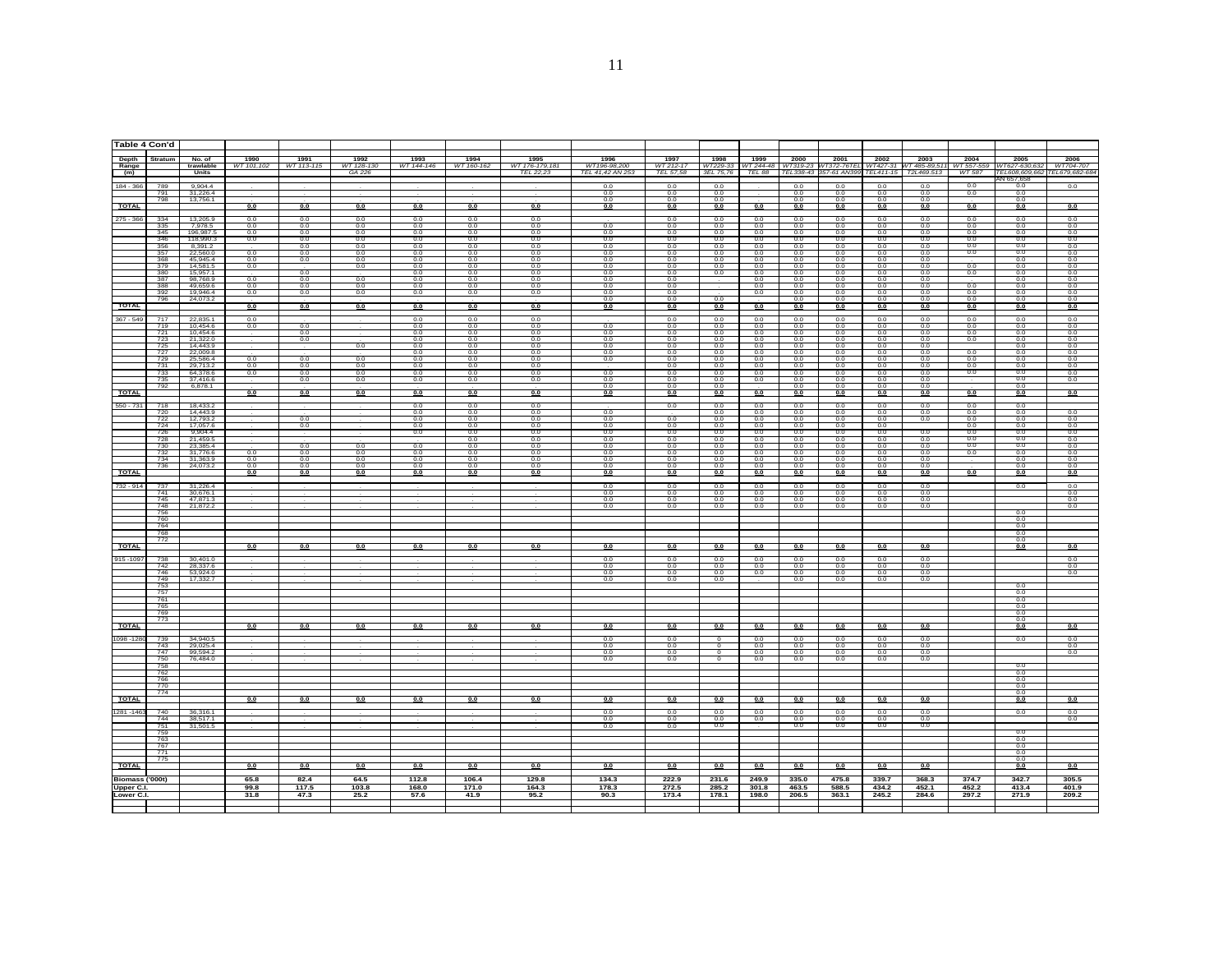|             |             | <b>SPRING</b> |              |             | <b>FALL</b> |              |              |
|-------------|-------------|---------------|--------------|-------------|-------------|--------------|--------------|
| <b>YEAR</b> | <b>MEAN</b> | <b>UPPER</b>  | <b>LOWER</b> | <b>YEAR</b> | <b>MEAN</b> | <b>UPPER</b> | <b>LOWER</b> |
| 1984        | 31.97       | 40.56         | 23.39        | 1984        |             |              |              |
| 1985        | 14.56       | 17.38         | 11.73        | 1985        |             |              |              |
| 1986        | 14.08       | 18.30         | 9.85         | 1986        |             |              |              |
| 1987        | 12.72       | 16.29         | 9.15         | 1987        |             |              |              |
| 1988        | 8.25        | 10.49         | 6.01         | 1988        |             |              |              |
| 1989        | 10.57       | 14.41         | 6.73         | 1989        |             |              |              |
| 1990        | 10.57       | 14.09         | 7.05         | 1990        | 6.59        | 9.99         | 3.19         |
| 1991        | 9.49        | 12.37         | 6.60         | 1991        | 8.14        | 11.60        | 4.67         |
| 1992        | 6.05        | 9.02          | 3.08         | 1992        | 6.70        | 10.79        | 2.62         |
| 1993        | 9.08        | 14.00         | 4.17         | 1993        | 11.33       | 16.88        | 5.78         |
| 1994        | 5.29        | 8.78          | 1.81         | 1994        | 10.37       | 16.66        | 4.08         |
| 1995        | 6.86        | 9.81          | 3.92         | 1995        | 12.61       | 15.97        | 9.25         |
| 1996        | 17.06       | 20.48         | 13.64        | 1996        | 11.97       | 15.89        | 8.04         |
| 1997        | 17.03       | 22.52         | 11.55        | 1997        | 19.71       | 24.09        | 15.32        |
| 1998        | 25.70       | 32.39         | 19.01        | 1998        | 19.89       | 24.48        | 15.29        |
| 1999        | 35.27       | 42.49         | 28.05        | 1999        | 23.43       | 28.28        | 18.58        |
| 2000        | 27.89       | 33.25         | 22.52        | 2000        | 28.72       | 39.74        | 17.70        |
| 2001        | 34.87       | 49.22         | 20.52        | 2001        | 40.26       | 49.80        | 30.73        |
| 2002        | 19.20       | 24.27         | 14.12        | 2002        | 28.70       | 36.69        | 20.72        |
| 2003        | 37.16       | 42.80         | 31.52        | 2003        | 34.17       | 41.94        | 26.40        |
| 2004        | 29.29       | 35.43         | 25.15        | 2004        | 38.77       | 46.79        | 30.75        |
| 2005        | 37.77       | 45.07         | 30.48        | 2005        | 30.51       | 36.80        | 24.21        |
| 2006        | 58.26       | 69.03         | 47.48        | 2006        | 27.81       | 36.58        | 19.04        |

**Table 5 A comparison of spring and fall mean weight per tow, with upper and lower confidence limits for 3LNO combined from annual bottom trawl surveys, 1984-2006**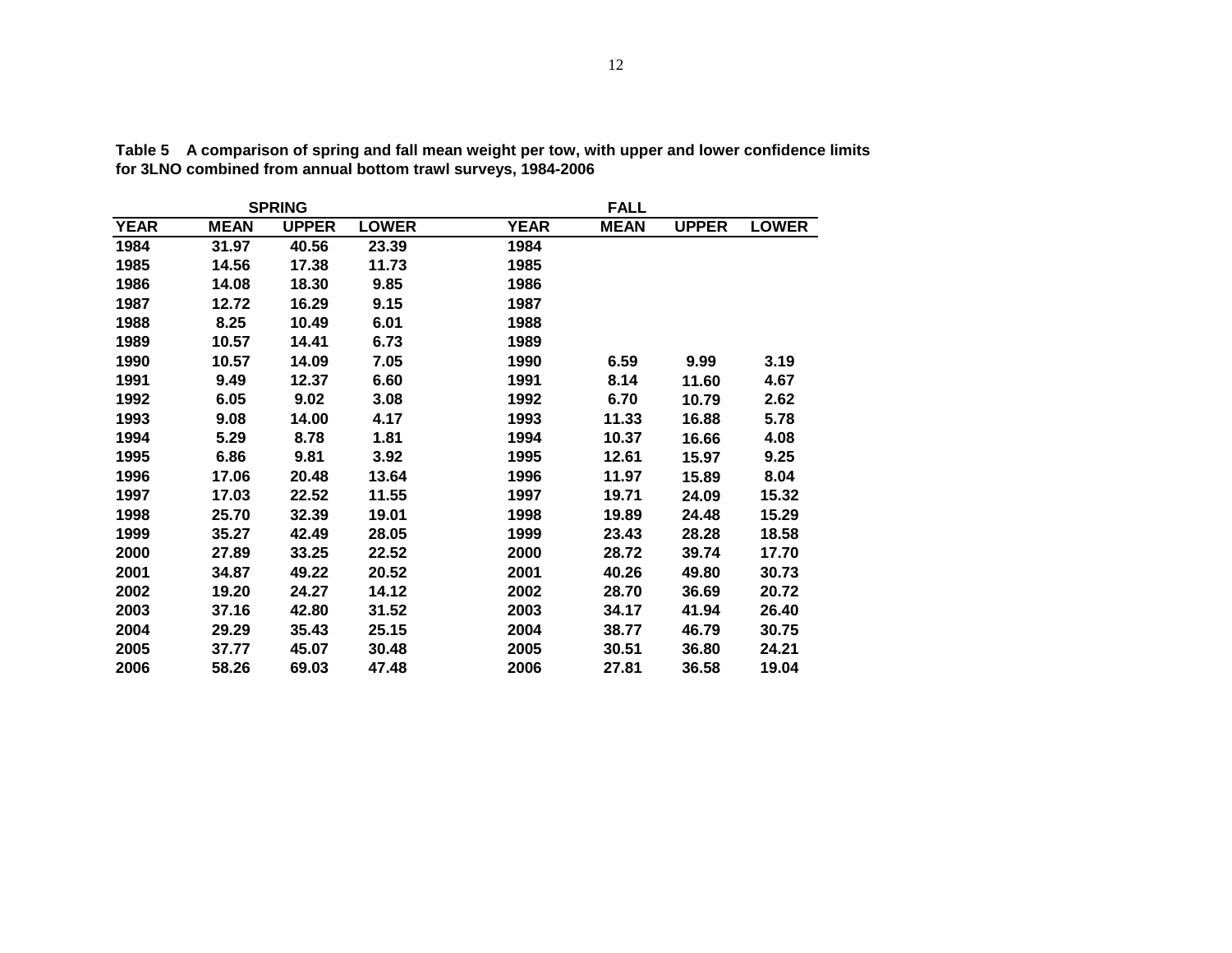Table 6. Number of successful sets, and depth ranges surveyed in 3LNO spring surveys, 1996-2006 (Campelen time series). Except for 47 sets carried out by *CCG Alfred Needler* in 2006, all surveys were conducted by *CCG Wilfred Templeman*. Range of dates (earliest start date each year) shown in lower panel. Reprinted from Brodie and Stansbury 2007.

|                 |       | # of inshore     |      |      |               |            |            |
|-----------------|-------|------------------|------|------|---------------|------------|------------|
|                 |       | 3L sets included | 3N   | 30   | Excl. inshore | earliest   | latest     |
| 1996            | 188   | 0                | 82   | 86   | 356           | 7-May      | $27 - Jun$ |
| 1997            | 158   | 0                | 71   | 81   | 310           | 30-Apr     | $26$ -Jun  |
| 1998            | 163   | 8                | 88   | 93   | 336           | $12$ -May  | 30-Jun     |
| 1999            | 177   | 32               | 82   | 86   | 313           | $11$ -May  | 29-Jun     |
| 2000            | 134   | 0                | 81   | 83   | 298           | $11-May$   | 29-Jun     |
| 2001            | 154   | 12               | 79   | 79   | 300           | 29-Apr     | 24-Jun     |
| 2002            | 146   | 4                | 79   | 79   | 300           | 27-Apr     | 22-Jun     |
| 2003            | 155   | 14               | 79   | 79   | 299           | 8-May      | 26-Jun     |
| 2004            | 151   | 12               | 79   | 79   | 297           | $12$ -May  | 26-Jun     |
| 2005            | 133   | 0                | 78   | 79   | 290           | 9-May      | 29-Jun     |
| 2006            | 141   | 0                | 22   | 32   | 195           | $10 - Jun$ | 30-Jun     |
| mean            | 154.5 |                  | 74.5 | 77.8 | 299.5         |            |            |
| allocation 2006 | 176   | 34               | 79   | 79   | 300           |            |            |

Depth range (m), Campelen spring surveys 1996-2006, Div. 3LNO.

|      | 3L  |     | 3N  |     | 30  |     |
|------|-----|-----|-----|-----|-----|-----|
|      | min | max | min | max | min | max |
| 1996 | 66  | 664 | 42  | 665 | 65  | 685 |
| 1997 | 60  | 681 | 35  | 689 | 62  | 669 |
| 1998 | 53  | 721 | 38  | 682 | 64  | 657 |
| 1999 | 41  | 692 | 40  | 659 | 62  | 679 |
| 2000 | 61  | 681 | 45  | 664 | 61  | 694 |
| 2001 | 34  | 695 | 40  | 650 | 74  | 699 |
| 2002 | 42  | 710 | 40  | 641 | 63  | 628 |
| 2003 | 62  | 698 | 39  | 681 | 63  | 726 |
| 2004 | 47  | 710 | 44  | 675 | 61  | 636 |
| 2005 | 64  | 672 | 45  | 691 | 66  | 719 |
| 2006 | 60  | 701 | 46  | 77  | 64  | 103 |

Date range, Campelen spring surveys 1996-2006, Div. 3LNO.

|      | 3L         |           |            | 3N        | 30         |           |  |  |
|------|------------|-----------|------------|-----------|------------|-----------|--|--|
|      | 1'st set   | last set  | 1'st set   | last set  | 1'st set   | last set  |  |  |
| 1996 | 30-May     | 27-Jun    | 22-May     | 30-May    | 7-May      | 22-May    |  |  |
| 1997 | 4-Jun      | $26$ -Jun | 18-May     | 4-Jun     | 30-Apr     | 17-May    |  |  |
| 1998 | 6-Jun      | 30-Jun    | 24-May     | 4-Jun     | 12-May     | 30-May    |  |  |
| 1999 | 6-Jun      | 29-Jun    | $19$ -May  | 7-Jun     | $11$ -May  | $28$ -May |  |  |
| 2000 | 3-Jun      | 29-Jun    | 23-May     | 9-Jun     | $11$ -May  | 5-Jun     |  |  |
| 2001 | $26$ -May  | $24$ -Jun | 14-May     | 6-Jun     | 29-Apr     | 13-May    |  |  |
| 2002 | $29$ -May  | $22$ -Jun | $13$ -May  | $29$ -May | 27-Apr     | 14-May    |  |  |
| 2003 | 4-Jun      | 26-Jun    | $18$ -May  | 4-Jun     | 8-May      | $15$ -May |  |  |
| 2004 | 4-Jun      | $26$ -Jun | $24$ -May  | 8-Jun     | $12$ -May  | $24$ -May |  |  |
| 2005 | $11 - Jun$ | 29-Jun    | 22-May     | 19-Jun    | 9-May      | 22-May    |  |  |
| 2006 | $10 - Jun$ | 29-Jun    | $27 - Jun$ | 29-Jun    | $25 - Jun$ | 30-Jun    |  |  |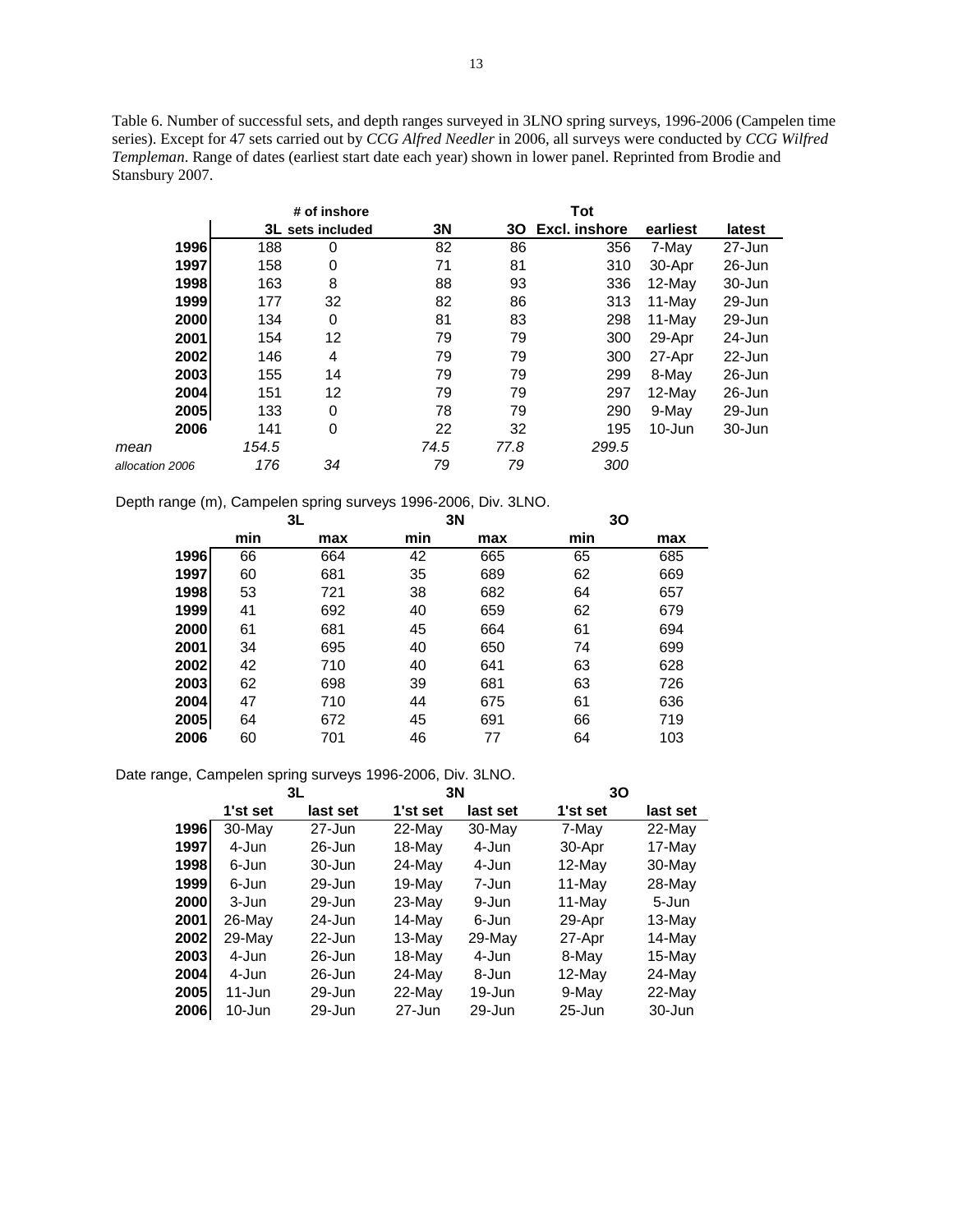

Fig. 1 . Nominal landings and TACs for yellowtail flounder fishery on the Grand Bank, NAFO Divisions3LNO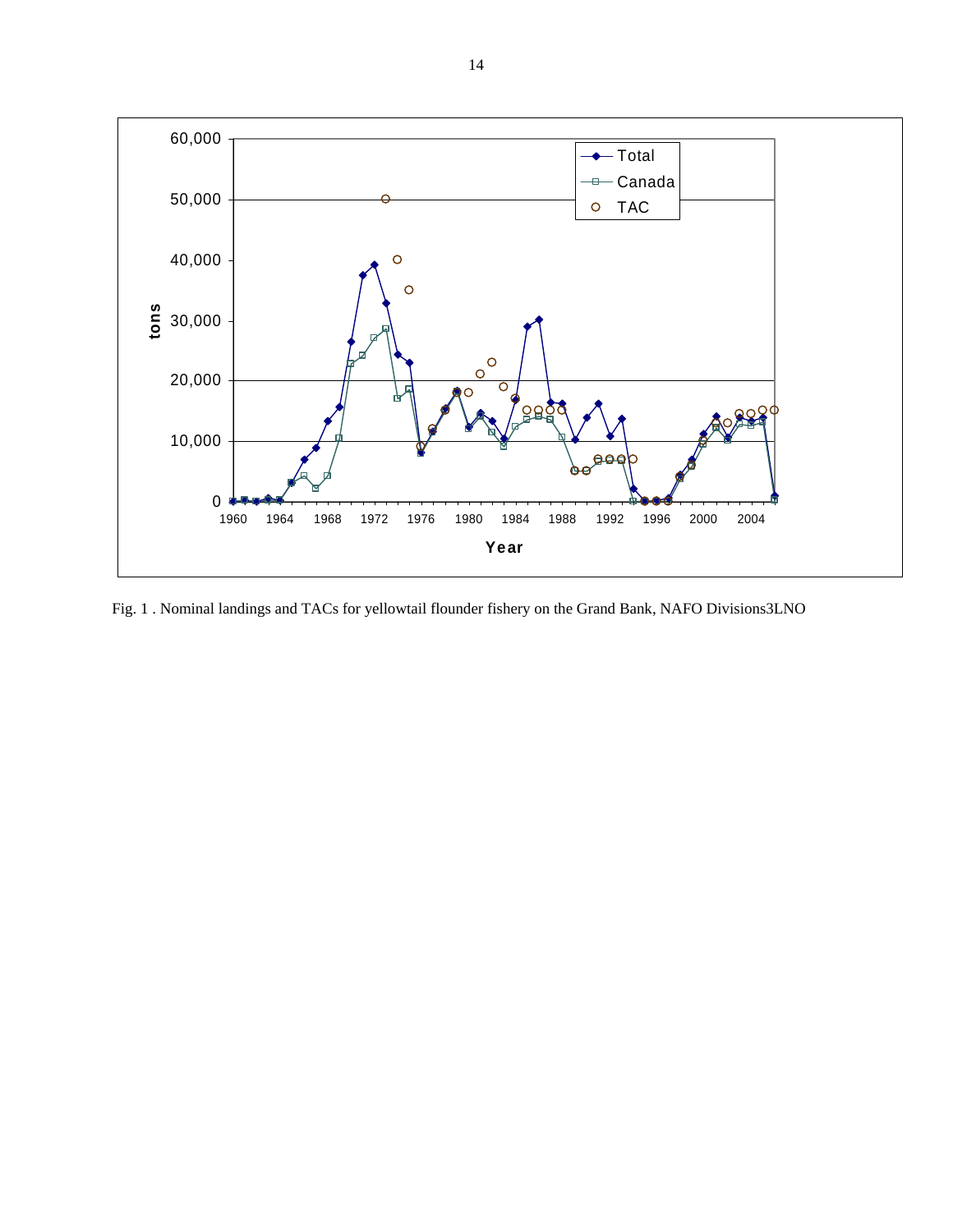SPRING BIOMASS



Fig. 2 Biom ass of yellowtail flounder (with approx. 95% CI) by D ivision and cum ulative biom ass for Div. 3LNO from Canadian Spring surveys, 1984-2006.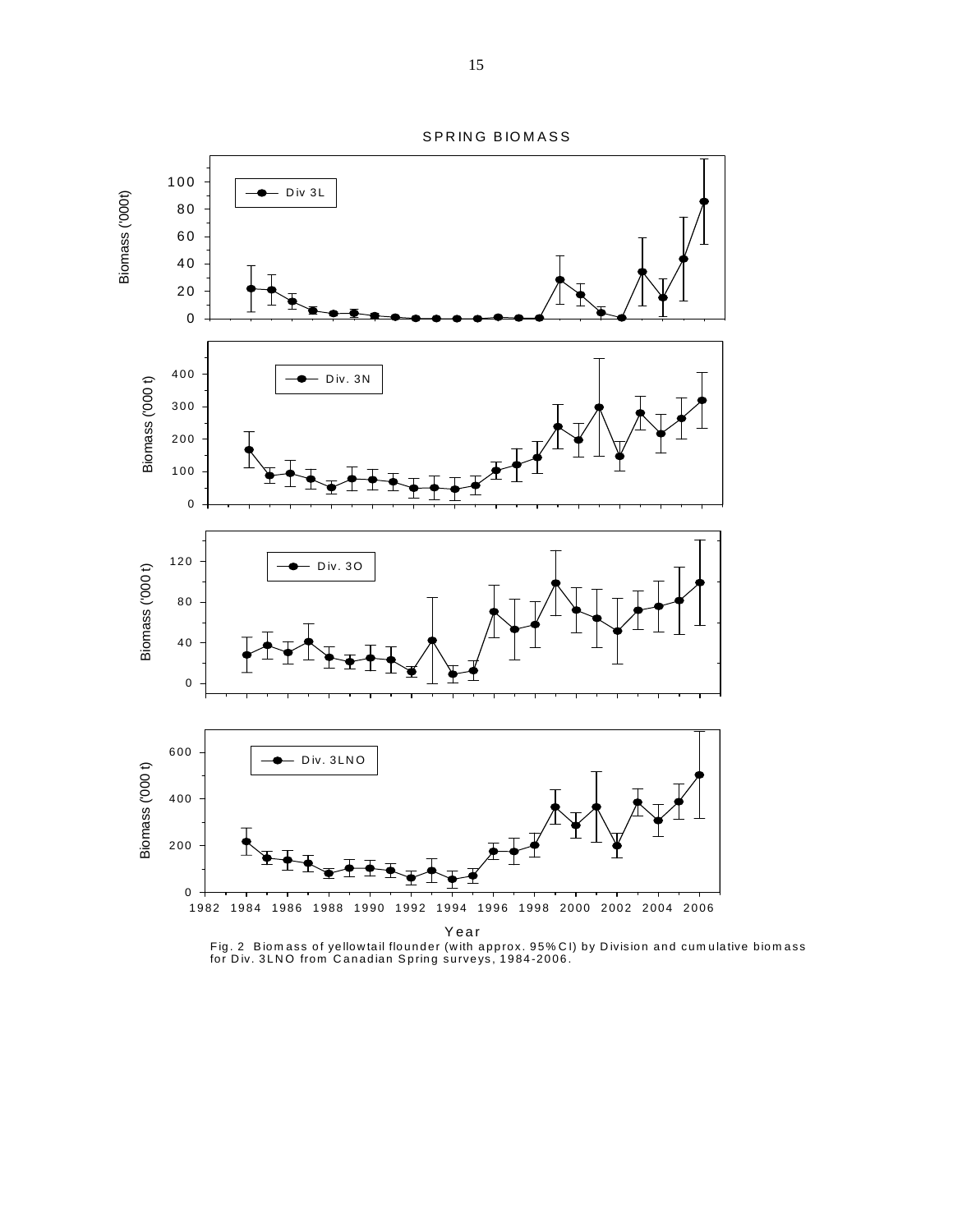

Fig. 3. Biom ass estim ates (with approx. 95%CI) by Division and cum ulative biom ass for Div. 3LNO (lower panel) of yellowtail flounder from the Canadian fall surveys from 1990-2006.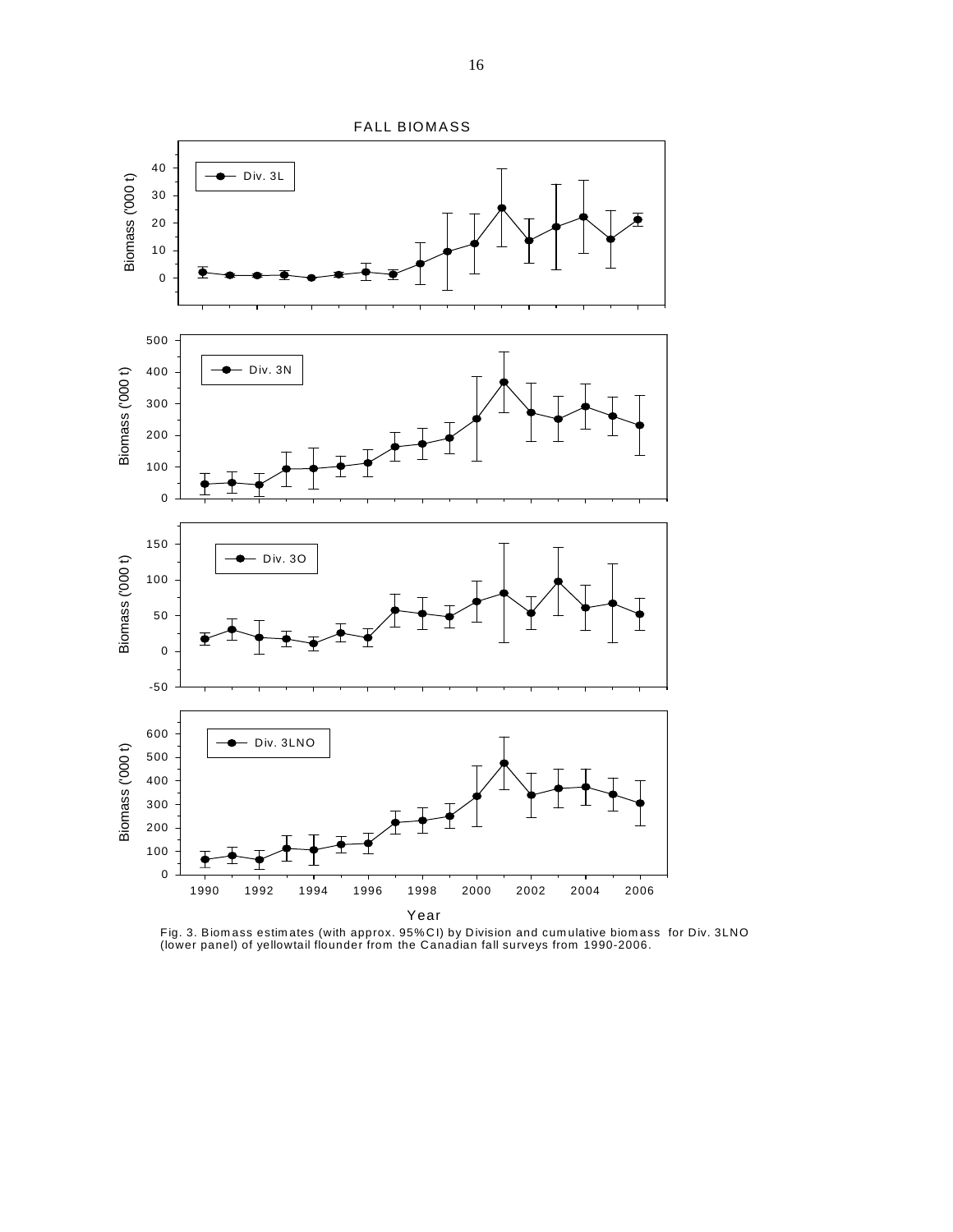

Fig.4 Comparison of survey mean weight per tow (kg) from Canadian and Spanish surveys for yellowtail flounder on the Grand Bank.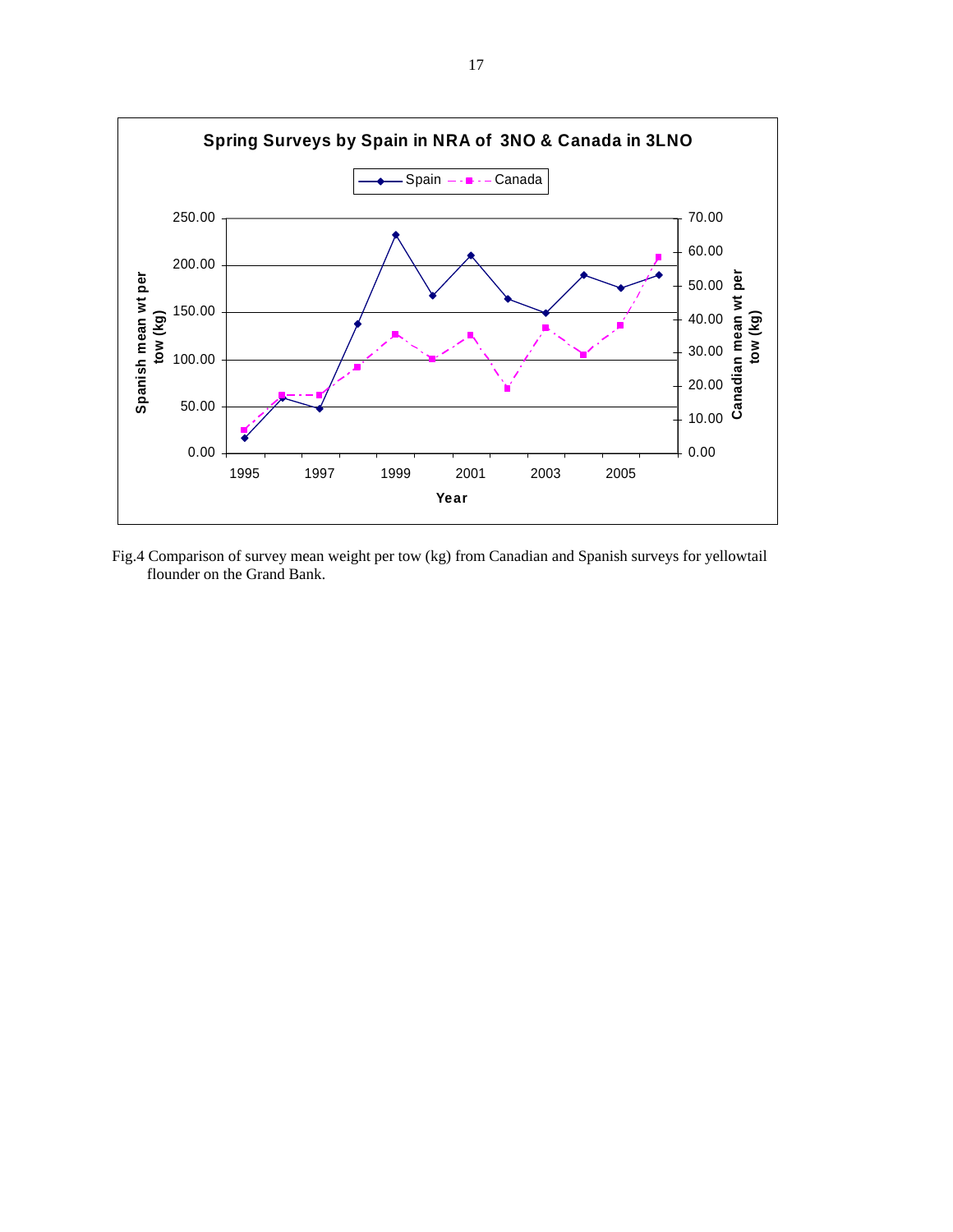

Fig. 5. Yellowtail flounder (number per tow) in Div 3LNO from the 2006 spring and fall surveys survey temperatures overlaid for the same time period. "**+** (crosses) indicate zero catches.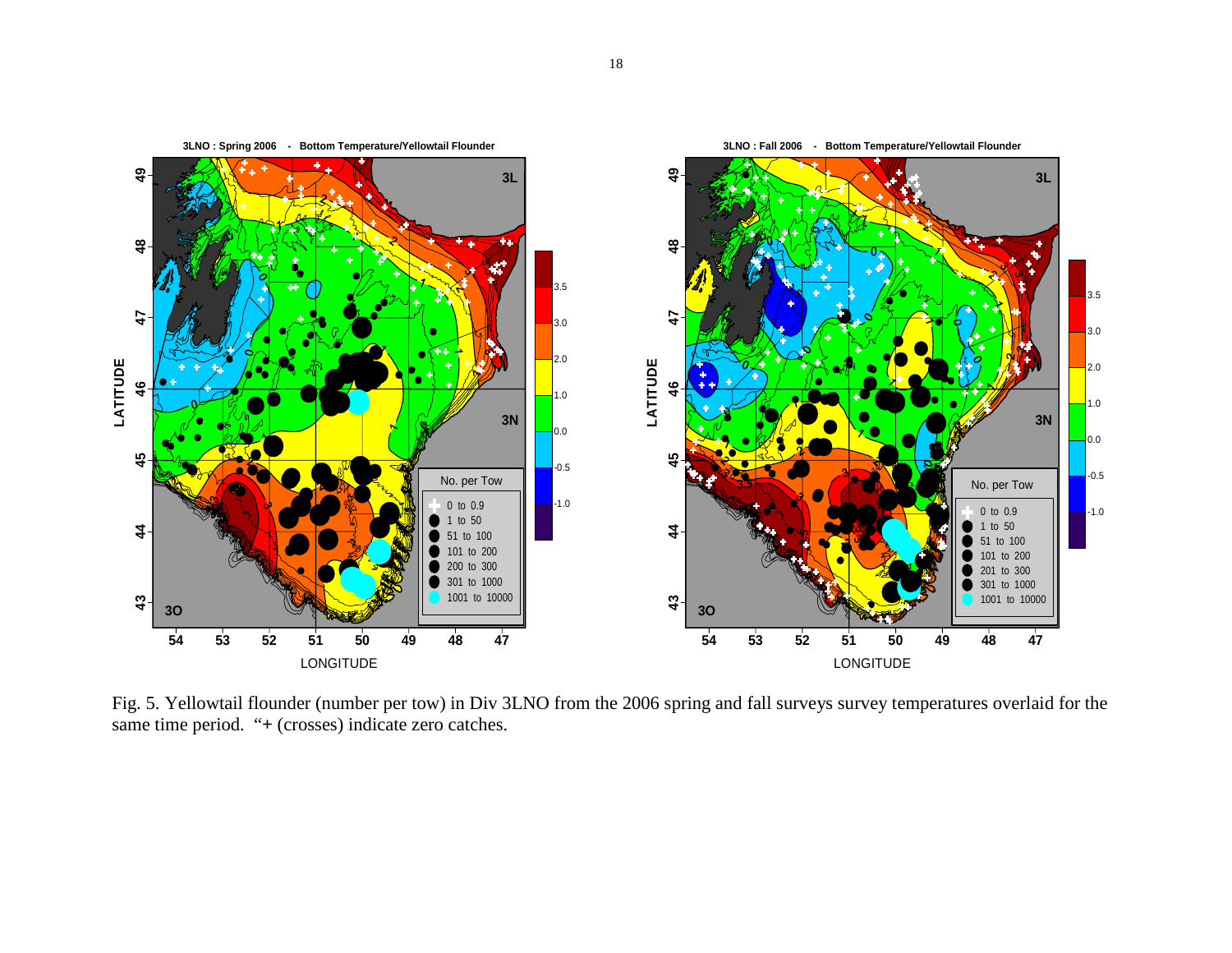

Fig. 6. Yellowtail flounder (weight per tow) in Div. 3LN) from the spring and fall surveys for 2006 overlaid on survey temperatures for the same time period. '0" indicate zero catches.